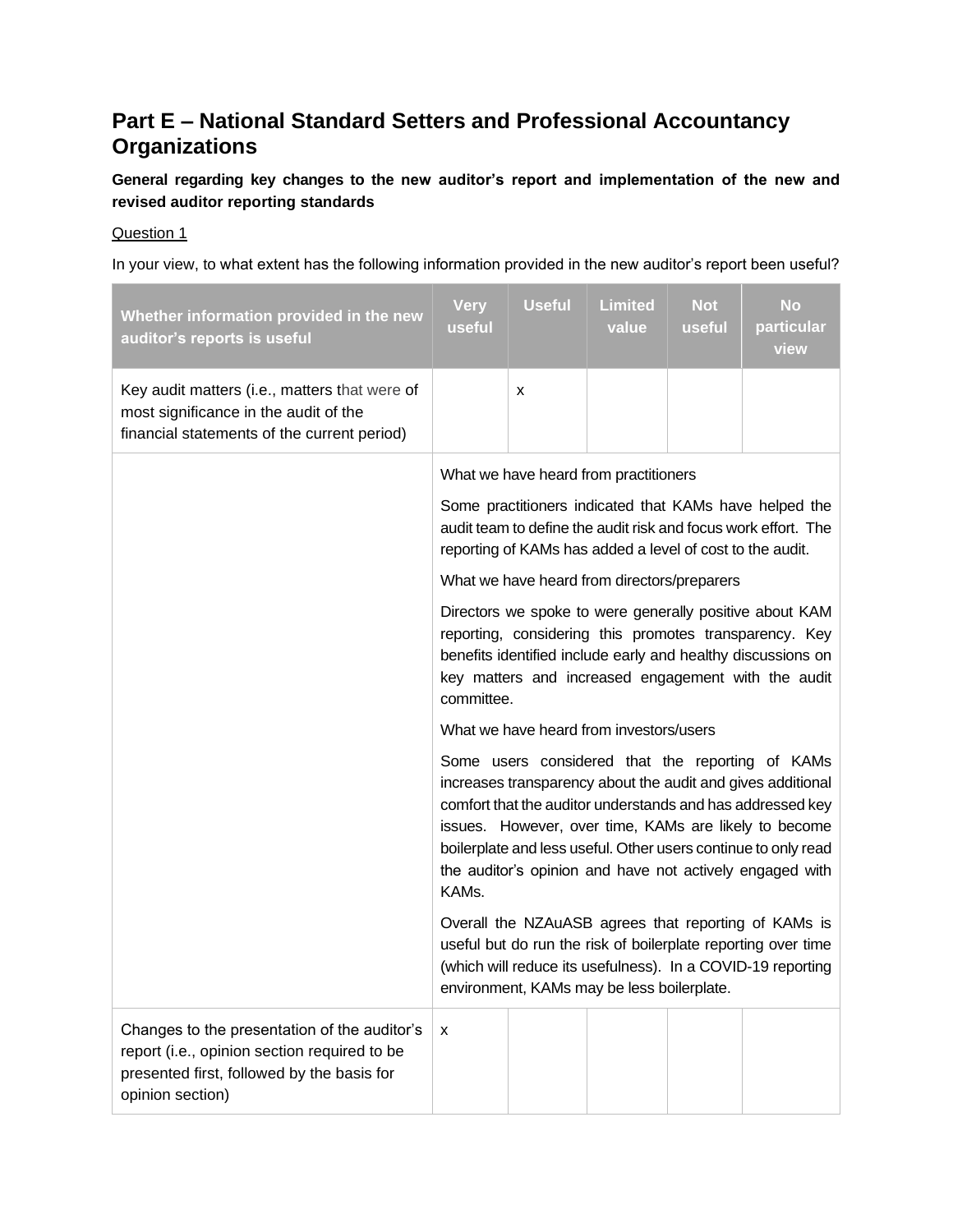| Whether information provided in the new<br>auditor's reports is useful                                                                                                                                        | Very<br>useful                                                                                                                                                                                                                                                                                                                              | <b>Useful</b>            | <b>Limited</b><br>value | <b>Not</b><br>useful | <b>No</b><br>particular<br>view |
|---------------------------------------------------------------------------------------------------------------------------------------------------------------------------------------------------------------|---------------------------------------------------------------------------------------------------------------------------------------------------------------------------------------------------------------------------------------------------------------------------------------------------------------------------------------------|--------------------------|-------------------------|----------------------|---------------------------------|
|                                                                                                                                                                                                               | Investors remain most interested in the overall audit opinion.<br>Re-ordering the report, with a focus on the opinion first,<br>recognizes the importance of the opinion to users.                                                                                                                                                          |                          |                         |                      |                                 |
| Including, when applicable, a separate<br>section under the heading "Material<br>Uncertainty Related to Going Concern"                                                                                        |                                                                                                                                                                                                                                                                                                                                             | X                        |                         |                      |                                 |
|                                                                                                                                                                                                               | Some investors we spoke to noted that auditor's reports<br>cover going concern matters well.                                                                                                                                                                                                                                                |                          |                         |                      |                                 |
| Affirmative statement about the auditor's<br>independence and fulfillment of relevant<br>ethical responsibilities, as well as<br>identification of the relevant ethical<br>requirements relating to the audit |                                                                                                                                                                                                                                                                                                                                             |                          | х                       |                      |                                 |
|                                                                                                                                                                                                               | Investors we spoke to did not find the boilerplate reporting<br>and identification of independence standards overly useful.<br>Independence matters remain of key interest to users, who<br>are looking to the financial statement disclosures around<br>audit fees and the nature of services provided.                                    |                          |                         |                      |                                 |
| Descriptions of the respective<br>responsibilities of the auditor and of<br>management and those charged with<br>governance                                                                                   |                                                                                                                                                                                                                                                                                                                                             |                          | х                       |                      |                                 |
|                                                                                                                                                                                                               |                                                                                                                                                                                                                                                                                                                                             | What we heard from users |                         |                      |                                 |
|                                                                                                                                                                                                               | Not many users read this section of the report.<br>There<br>remains a view from readers that it would be better to<br>remove bland, overly technical and boilerplate wording from<br>the report.                                                                                                                                            |                          |                         |                      |                                 |
|                                                                                                                                                                                                               | Explicitly stating the responsibilities of the auditor and those<br>charged with governance related to going concern has not<br>necessarily made any difference in addressing any<br>expectation gap or tension between what is required to be<br>disclosed by the preparer and the auditor's responsibilities<br>related to going concern. |                          |                         |                      |                                 |
|                                                                                                                                                                                                               | Including the responsibilities relating to going concern in the<br>auditors' report has also prompted much debate in New                                                                                                                                                                                                                    |                          |                         |                      |                                 |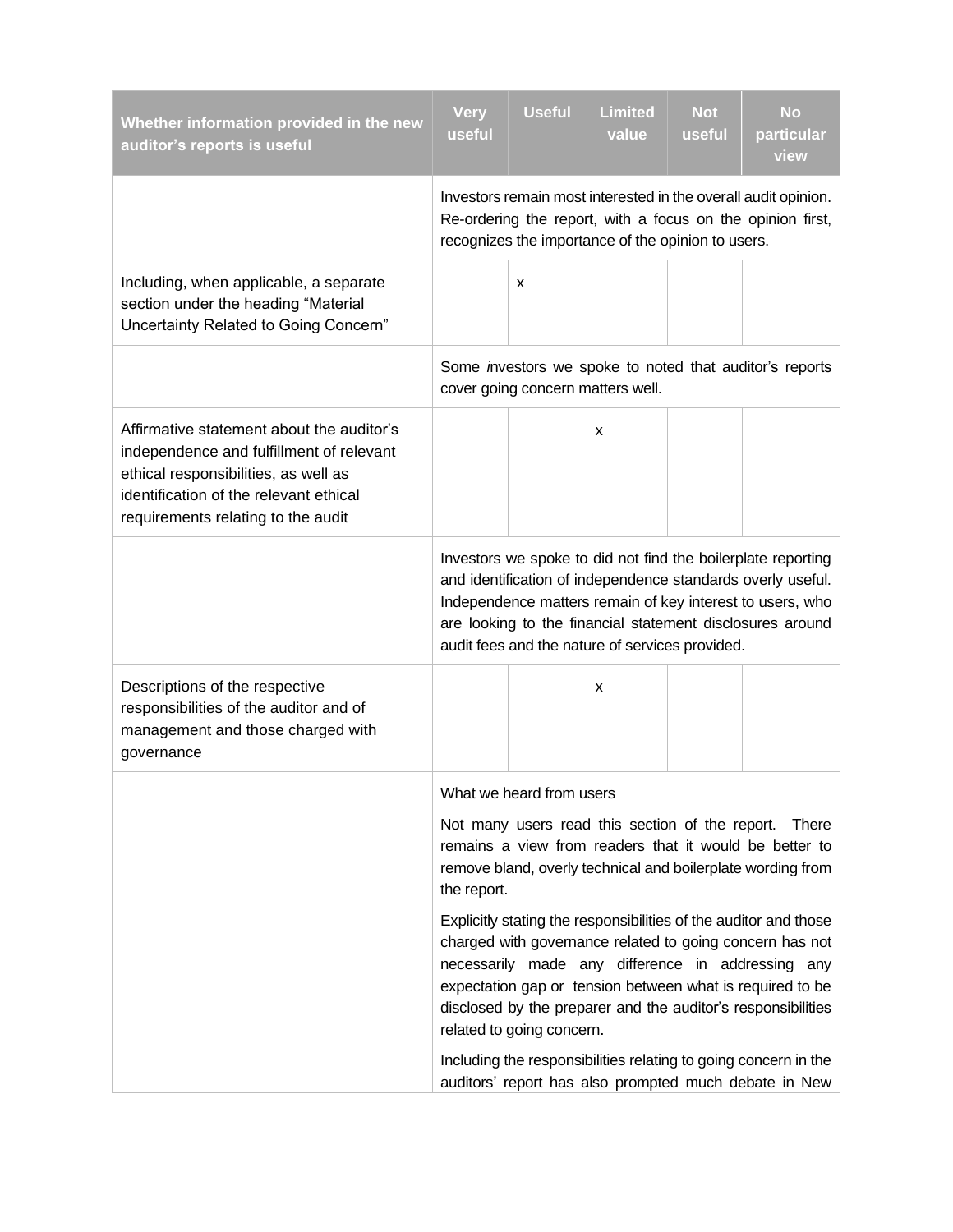| Whether information provided in the new<br>auditor's reports is useful                                                       | <b>Very</b><br>useful                                                                                                                                                                                                                                                                                                                      | <b>Useful</b> | <b>Limited</b><br>value                  | <b>Not</b><br>useful | <b>No</b><br>particular<br>view                              |
|------------------------------------------------------------------------------------------------------------------------------|--------------------------------------------------------------------------------------------------------------------------------------------------------------------------------------------------------------------------------------------------------------------------------------------------------------------------------------------|---------------|------------------------------------------|----------------------|--------------------------------------------------------------|
|                                                                                                                              |                                                                                                                                                                                                                                                                                                                                            |               | concern in an interim review engagement. |                      | Zealand as to what are the responsibilities related to going |
| Section on "Other Information" that<br>describes the auditor's responsibilities and<br>work with respect to such information |                                                                                                                                                                                                                                                                                                                                            | X             |                                          |                      |                                                              |
|                                                                                                                              | What we heard from practitioners                                                                                                                                                                                                                                                                                                           |               |                                          |                      |                                                              |
|                                                                                                                              | Auditors have grappled with how best to describe what<br>information has or has not been read for consistency at the<br>date of the auditor's report, raising further questions about<br>what the auditor's responsibilities are in relation to other<br>information, i.e. what does read for consistency really look<br>like.             |               |                                          |                      |                                                              |
|                                                                                                                              | What we heard from directors                                                                                                                                                                                                                                                                                                               |               |                                          |                      |                                                              |
|                                                                                                                              | One positive impact noted by directors has been that, in<br>some instances, the timetable for developing the annual<br>report, was being brought forward to ensure the entire<br>annual report was finalized when the auditor signed off on<br>the financial statements.                                                                   |               |                                          |                      |                                                              |
|                                                                                                                              | <b>Broader comments</b>                                                                                                                                                                                                                                                                                                                    |               |                                          |                      |                                                              |
|                                                                                                                              | As calls for reporting of broader non-financial information<br>and extended external reporting evolves, the importance of<br>defining the annual report and clearly articulating what<br>matters are scoped as covered within the assurance opinion<br>(and what level of assurance) and those that are not is likely<br>to only increase. |               |                                          |                      |                                                              |
| Name of the engagement partner                                                                                               |                                                                                                                                                                                                                                                                                                                                            | X             |                                          |                      |                                                              |
|                                                                                                                              | partner's name.                                                                                                                                                                                                                                                                                                                            |               |                                          |                      | Users responded positively to disclosure of the engagement   |

In your jurisdiction, has there been any changes or modifications (e.g., new or different or incremental requirements) to the equivalent national standards of the new and revised auditor reporting standards of the IAASB?

[**Please note**, ISA 720 (Revised) that deals with "Other Information", is addressed in a separate section of this survey.]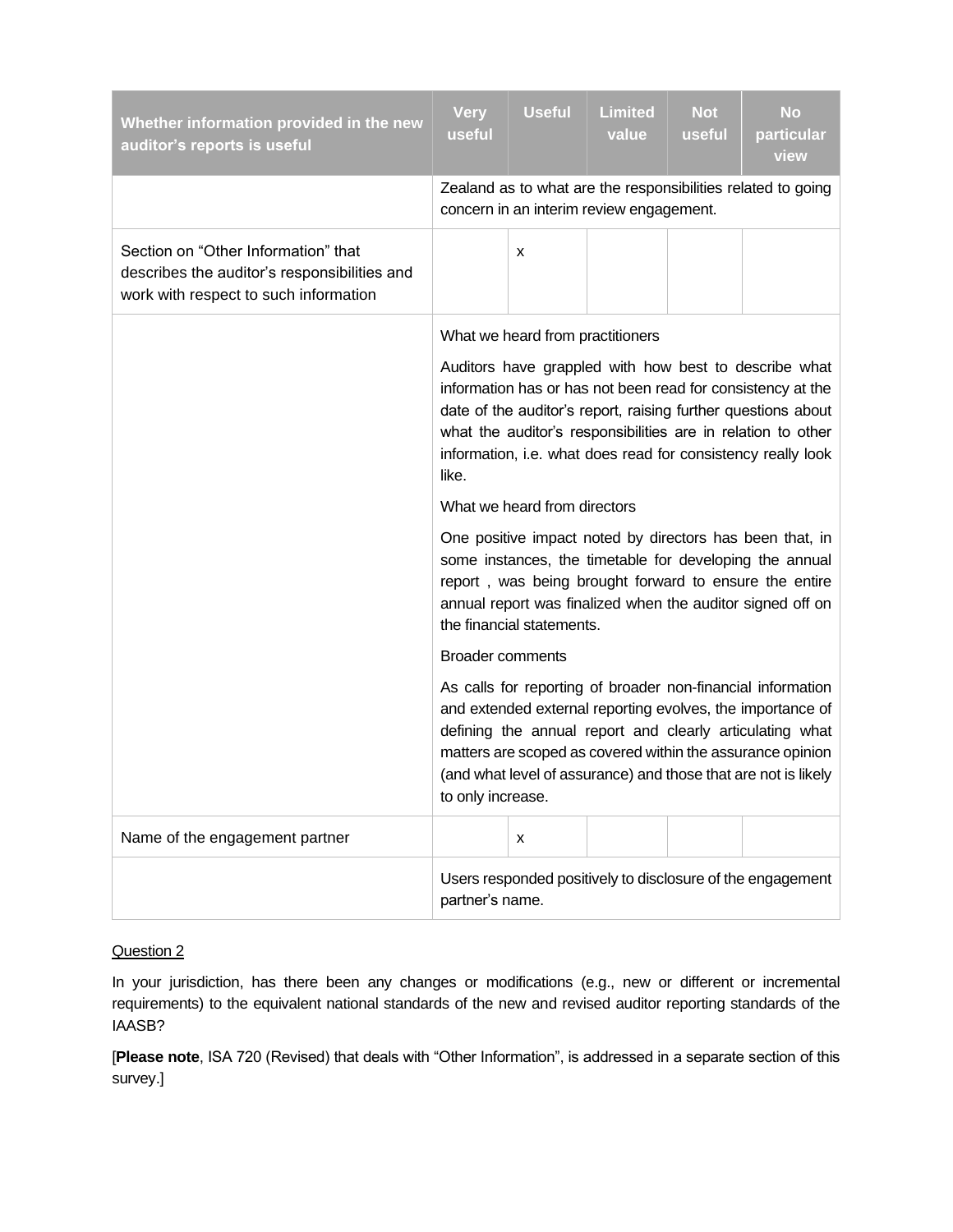| <b>Changes or modification to national</b><br>standards related to the new and revised<br>auditor reporting standards                                                                                        | <b>Yes</b>                                                                                                                                                                                                                         | <b>No</b>                                                                                                                                                                                                                                                                                                                                                                                                                                                                                                                                                                                                                                                                                                                                                                                                                                                                                                                                                                                                                                                                                                                                                                                                                                                                                                                              |
|--------------------------------------------------------------------------------------------------------------------------------------------------------------------------------------------------------------|------------------------------------------------------------------------------------------------------------------------------------------------------------------------------------------------------------------------------------|----------------------------------------------------------------------------------------------------------------------------------------------------------------------------------------------------------------------------------------------------------------------------------------------------------------------------------------------------------------------------------------------------------------------------------------------------------------------------------------------------------------------------------------------------------------------------------------------------------------------------------------------------------------------------------------------------------------------------------------------------------------------------------------------------------------------------------------------------------------------------------------------------------------------------------------------------------------------------------------------------------------------------------------------------------------------------------------------------------------------------------------------------------------------------------------------------------------------------------------------------------------------------------------------------------------------------------------|
| ISA 700 (Revised), Forming an Opinion and<br>Reporting on Financial Statements - in particular<br>in relation to the new items of information in the<br>auditor's report as referred to in question 1, above | Yes                                                                                                                                                                                                                                |                                                                                                                                                                                                                                                                                                                                                                                                                                                                                                                                                                                                                                                                                                                                                                                                                                                                                                                                                                                                                                                                                                                                                                                                                                                                                                                                        |
|                                                                                                                                                                                                              | particular to the matters addressed above:<br>matters<br>licensed<br>derivative<br>managed<br>entities),<br>which the auditor has in, the entity.<br>statements of FMC<br>financial<br>(NZ) 701.<br>level of public accountability | ISA (NZ) 700 (Revised) include the following additional<br>New Zealand specific requirements that relate in<br>Additional disclosure related to independence<br>Auditors are required to report KAMs for a<br>broader range of entities, specifically, FMC<br>Reporting entities considered to have a<br>higher level of public accountability which<br>include registered banks, licensed insurers,<br>issuers,<br>licensed<br>scheme<br>investment<br>(MIS)<br>managers (for the financial statement of the<br>MIS they manage, etc. (not limited to listed<br>The name of the engagement partner shall be<br>included in a broader range of auditor's reports<br>NZ28.1 The auditor's report shall include a statement<br>as to the existence of any relationship (other than that<br>of auditor) which the auditor has with, or any interest<br>NZ30.1 For audits of complete sets of general purpose<br>reporting<br>entities<br>considered to have a higher level of public<br>accountability the auditor shall communicate key audit<br>matters in the auditor's report in accordance with ISA<br>NZ 46.1 The name of the engagement partner shall be<br>included in the auditor's report on financial statements<br>of FMC reporting entities considered to have a higher<br>The NZAuASB took a phased approach to introducing |
|                                                                                                                                                                                                              |                                                                                                                                                                                                                                    | a broader scope for KAM reporting in New Zealand.<br>There are relatively few listed entities in New Zealand<br>(approximately 170 entities when the requirements                                                                                                                                                                                                                                                                                                                                                                                                                                                                                                                                                                                                                                                                                                                                                                                                                                                                                                                                                                                                                                                                                                                                                                      |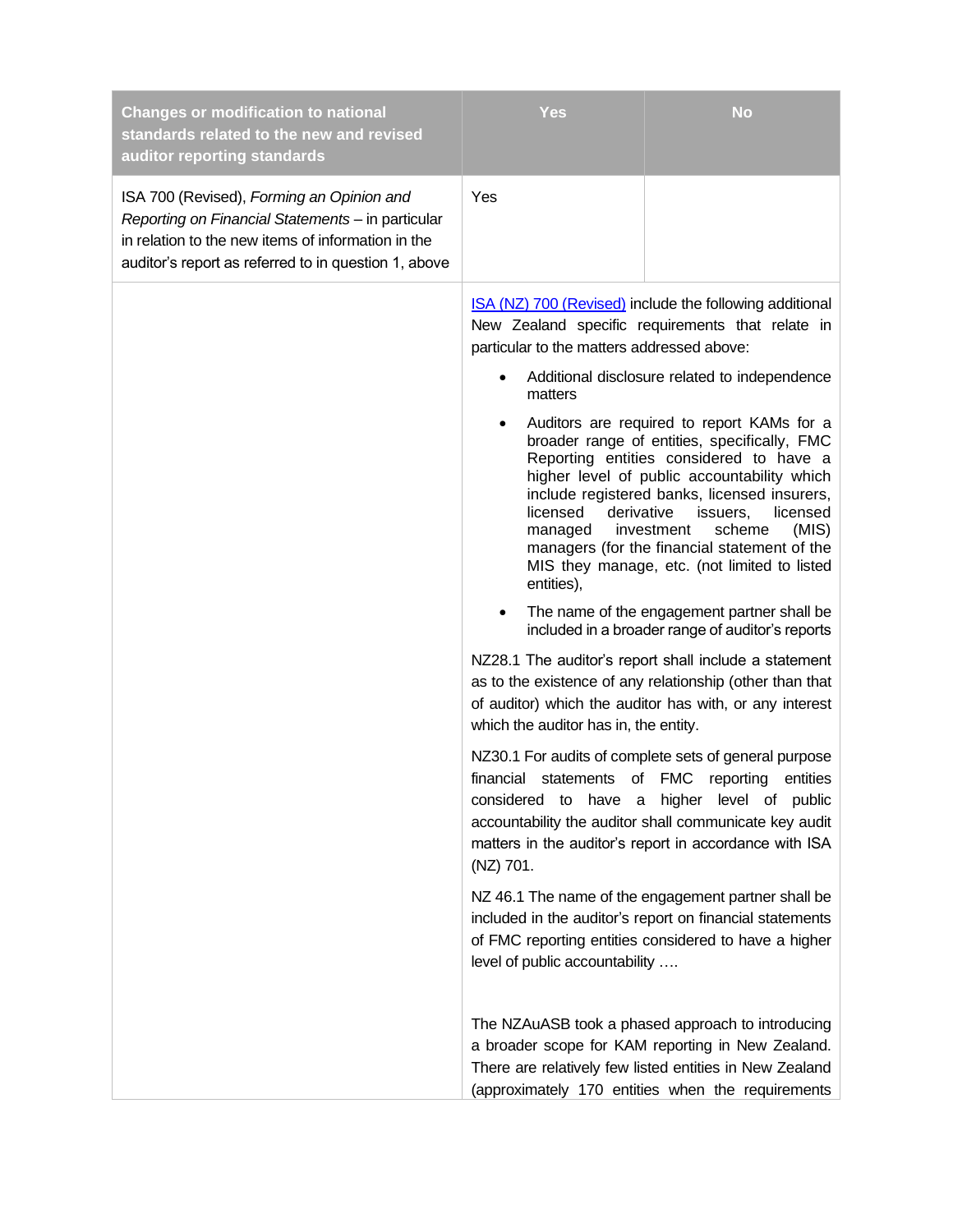| <b>Changes or modification to national</b><br>standards related to the new and revised<br>auditor reporting standards | <b>Yes</b>                                                                                                                                                                                                                                                                                                                                                                                                                                                                          | <b>No</b>                                                                                                                                                                                                                                                                                                                                                                                                                                              |  |  |
|-----------------------------------------------------------------------------------------------------------------------|-------------------------------------------------------------------------------------------------------------------------------------------------------------------------------------------------------------------------------------------------------------------------------------------------------------------------------------------------------------------------------------------------------------------------------------------------------------------------------------|--------------------------------------------------------------------------------------------------------------------------------------------------------------------------------------------------------------------------------------------------------------------------------------------------------------------------------------------------------------------------------------------------------------------------------------------------------|--|--|
|                                                                                                                       | were introduced), but many more entities with<br>significant levels of public interest, including banks and<br>insurers.                                                                                                                                                                                                                                                                                                                                                            |                                                                                                                                                                                                                                                                                                                                                                                                                                                        |  |  |
|                                                                                                                       | Cognizant of the significant increase in time and<br>resourcing necessary to implement KAM reporting, the<br>NZAuASB agreed to require KAMs for listed entities<br>first but then require KAMs to be reported for regulated<br>entities with higher levels of public accountability two<br>years later. This phased approach was intended to<br>enable the firms to apply learnings from early adoption<br>to a broader population of reports, and ease the<br>resourcing pressure. |                                                                                                                                                                                                                                                                                                                                                                                                                                                        |  |  |
| ISA 701, Communicating Key Audit Matters in<br>the Independent Auditor's Report                                       | Yes                                                                                                                                                                                                                                                                                                                                                                                                                                                                                 |                                                                                                                                                                                                                                                                                                                                                                                                                                                        |  |  |
|                                                                                                                       | <b>ISA (NZ) 701</b>                                                                                                                                                                                                                                                                                                                                                                                                                                                                 |                                                                                                                                                                                                                                                                                                                                                                                                                                                        |  |  |
|                                                                                                                       | Auditors are required to report KAMs for a broader<br>range of entities, (not limited to listed entities),                                                                                                                                                                                                                                                                                                                                                                          |                                                                                                                                                                                                                                                                                                                                                                                                                                                        |  |  |
|                                                                                                                       | report.                                                                                                                                                                                                                                                                                                                                                                                                                                                                             | NZ5.1 This ISA (NZ) applies to audits of complete sets<br>of general purpose financial statements of FMC<br>reporting entities considered to have a higher level of<br>public accountability and circumstances when the<br>auditor otherwise decides to communicate key audit<br>matters in the auditor's report. This ISA (NZ) also<br>applies when the auditor is required by law or regulation<br>to communicate key audit matters in the auditor's |  |  |
| ISA 705 (Revised), Modifications to the Opinion<br>in the Independent Auditor's Report                                | Yes                                                                                                                                                                                                                                                                                                                                                                                                                                                                                 |                                                                                                                                                                                                                                                                                                                                                                                                                                                        |  |  |
|                                                                                                                       | ISA (NZ) 705                                                                                                                                                                                                                                                                                                                                                                                                                                                                        |                                                                                                                                                                                                                                                                                                                                                                                                                                                        |  |  |
|                                                                                                                       |                                                                                                                                                                                                                                                                                                                                                                                                                                                                                     | Additional disclosure related to independence matters<br>are also required in the description of the auditor's<br>responsibilities when an auditor disclaims an opinion                                                                                                                                                                                                                                                                                |  |  |
|                                                                                                                       | 28(c) and NZ28.1 of ISA (NZ) 700 (Revised).                                                                                                                                                                                                                                                                                                                                                                                                                                         | NZ 28(c) The statement about auditor independence<br>and other ethical responsibilities required by paragraph                                                                                                                                                                                                                                                                                                                                          |  |  |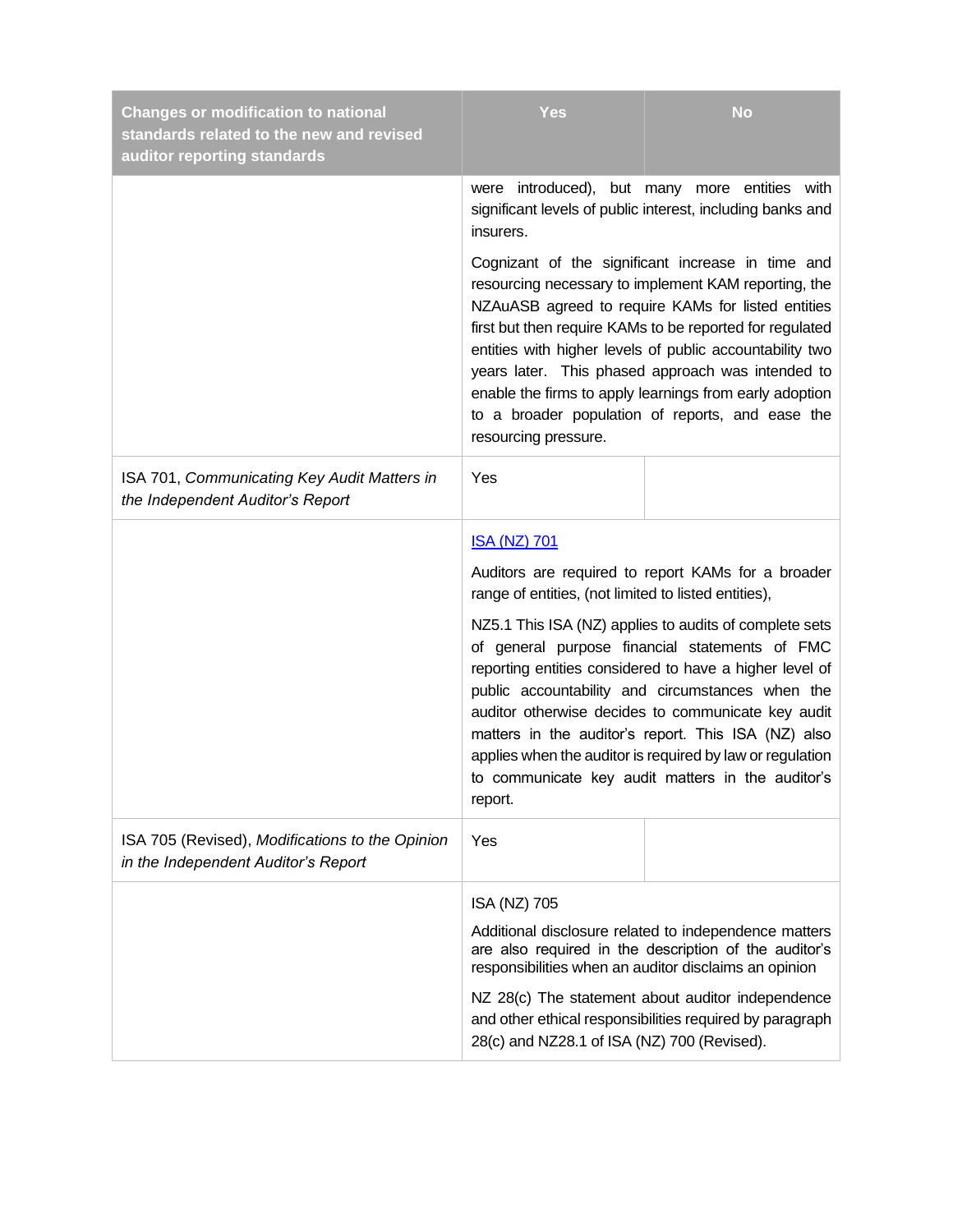| <b>Changes or modification to national</b><br>standards related to the new and revised<br>auditor reporting standards         | Yes                                                     | <b>No</b>                                                                                                                                                                                                                                                                                                                                                                                                                                                                                                                                                                                                                                                                                                         |
|-------------------------------------------------------------------------------------------------------------------------------|---------------------------------------------------------|-------------------------------------------------------------------------------------------------------------------------------------------------------------------------------------------------------------------------------------------------------------------------------------------------------------------------------------------------------------------------------------------------------------------------------------------------------------------------------------------------------------------------------------------------------------------------------------------------------------------------------------------------------------------------------------------------------------------|
| ISA 706 (Revised), Emphasis of Matter<br>Paragraphs and Other Matter Paragraphs in the<br><b>Independent Auditor's Report</b> |                                                         | No                                                                                                                                                                                                                                                                                                                                                                                                                                                                                                                                                                                                                                                                                                                |
|                                                                                                                               | relevant material in this regard)]                      | [Please provide additional information to support your<br>answer (you may also attach or provide a link(s) to                                                                                                                                                                                                                                                                                                                                                                                                                                                                                                                                                                                                     |
| ISA 570 (Revised), Going Concern                                                                                              | Yes                                                     |                                                                                                                                                                                                                                                                                                                                                                                                                                                                                                                                                                                                                                                                                                                   |
|                                                                                                                               | ISA (NZ) 570 (Revised)                                  |                                                                                                                                                                                                                                                                                                                                                                                                                                                                                                                                                                                                                                                                                                                   |
|                                                                                                                               | where appropriate, those charged with governance".      | NZ1.1 For the purposes of this ISA (NZ), a reference to<br>"management" is taken to mean "management, and                                                                                                                                                                                                                                                                                                                                                                                                                                                                                                                                                                                                         |
|                                                                                                                               | financial<br>of<br>applying<br>with governance or both. | NZ1.2 In New Zealand, those charged with governance<br>generally have responsibility for ensuring an entity<br>meets its legal obligations in relation to the preparation<br>of the financial statements. In these cases the process<br>reporting is usually delegated<br>to<br>management, but the responsibility for such matters<br>remains with those charged with governance. In<br>this standard the auditor shall apply<br>professional judgement, using knowledge of the legal<br>requirements and corporate governance practices of<br>New Zealand as well as the particular engagement<br>circumstances, to determine whether the requirements<br>of this standard apply to management or those charged |
|                                                                                                                               | relevant period used by the auditor.                    | NZ13.1 In evaluating management's assessment of the<br>entity's ability to continue as a going concern, the<br>auditor shall consider the relevant period, which may be<br>the same as or may differ from that used by<br>management to make its assessment as required by<br>the applicable financial reporting framework, or by law<br>or regulation if it specifies a longer period. If<br>management's assessment of the entity's ability to<br>continue as a going concern covers less than the<br>relevant period, the auditor shall request management<br>to extend its assessment period to correspond to the                                                                                             |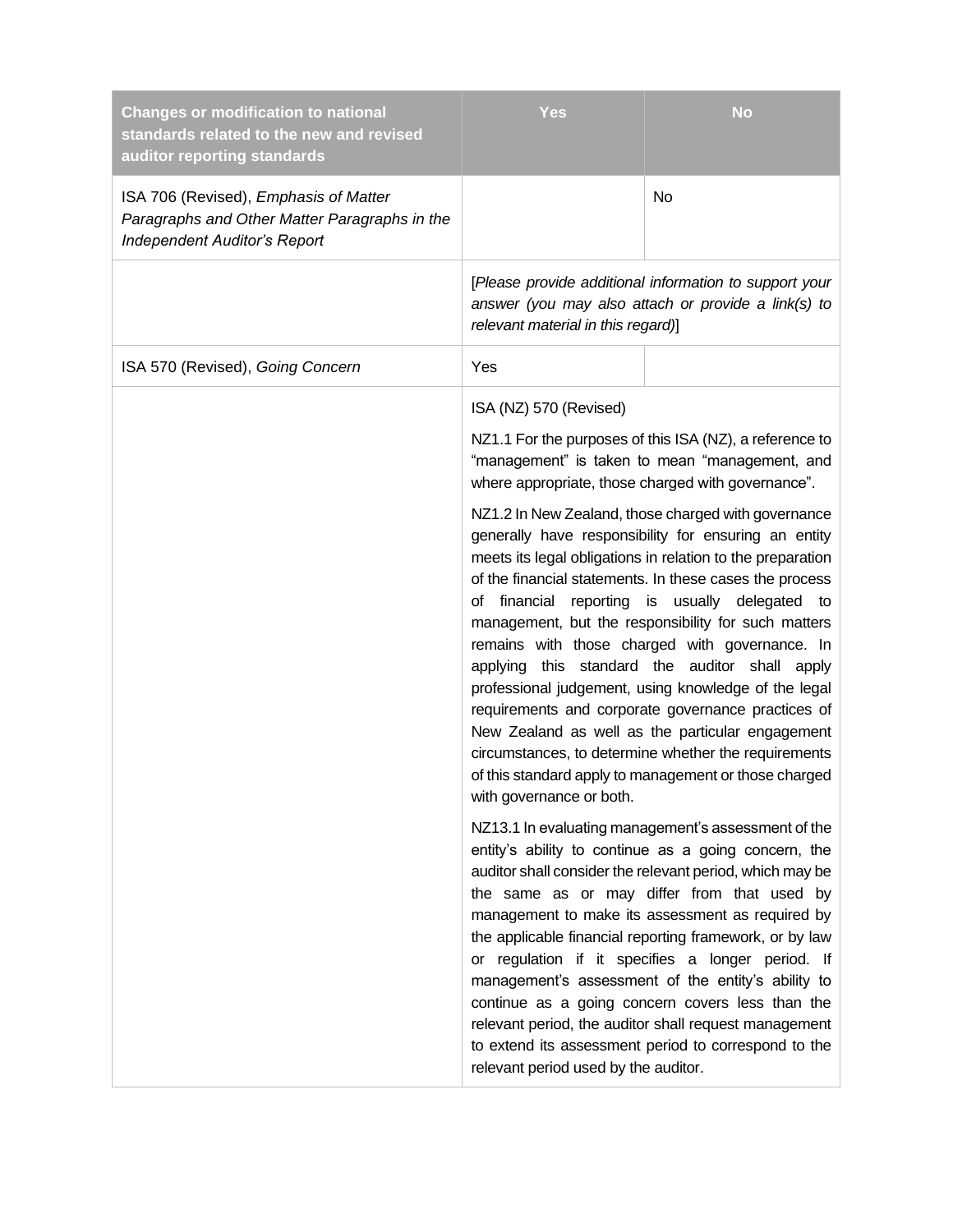| <b>Changes or modification to national</b><br>standards related to the new and revised<br>auditor reporting standards | <b>Yes</b>                                                                                                                                                                                                                                                                                                                                                                                                                                                                                                                                                                                                                                                                                                                                                                  | <b>No</b>                                                                                                     |  |
|-----------------------------------------------------------------------------------------------------------------------|-----------------------------------------------------------------------------------------------------------------------------------------------------------------------------------------------------------------------------------------------------------------------------------------------------------------------------------------------------------------------------------------------------------------------------------------------------------------------------------------------------------------------------------------------------------------------------------------------------------------------------------------------------------------------------------------------------------------------------------------------------------------------------|---------------------------------------------------------------------------------------------------------------|--|
|                                                                                                                       | months from the date of the auditor's current report.                                                                                                                                                                                                                                                                                                                                                                                                                                                                                                                                                                                                                                                                                                                       | NZ13.2 Relevant period means the period of at least 12                                                        |  |
| ISA 260 (Revised), Communication with Those<br><b>Charged with Governance</b>                                         | Yes                                                                                                                                                                                                                                                                                                                                                                                                                                                                                                                                                                                                                                                                                                                                                                         |                                                                                                               |  |
|                                                                                                                       | entities.<br>ISA (NZ) 260 (Revised)                                                                                                                                                                                                                                                                                                                                                                                                                                                                                                                                                                                                                                                                                                                                         | Communication requirements related to listed entities<br>have been broadened to apply to a wider range on     |  |
|                                                                                                                       | NZ1.1 This International Standard on Auditing (New<br>Zealand) (ISA (NZ)) deals with the auditor's<br>responsibility to communicate with those charged with<br>governance in an audit of financial statements.<br>Although this ISA (NZ) applies irrespective of an entity's<br>governance structure or size, particular considerations<br>apply where all of those charged with governance are<br>involved in managing an entity, and for FMC reporting<br>entities considered to have a higher level of public<br>accountability. This ISA (NZ) does not establish<br>requirements regarding the auditor's communication<br>with an entity's management or owners unless they are<br>also charged with a governance role.<br>NZ17.1 In the case of FMC reporting entities |                                                                                                               |  |
|                                                                                                                       | those charged with governance:                                                                                                                                                                                                                                                                                                                                                                                                                                                                                                                                                                                                                                                                                                                                              | considered to have a higher level of public<br>accountability, the auditor shall communicate with             |  |
| Any other national requirements - please<br>specify                                                                   |                                                                                                                                                                                                                                                                                                                                                                                                                                                                                                                                                                                                                                                                                                                                                                             | No                                                                                                            |  |
|                                                                                                                       | relevant material in this regard)]                                                                                                                                                                                                                                                                                                                                                                                                                                                                                                                                                                                                                                                                                                                                          | [Please provide additional information to support your<br>answer (you may also attach or provide a link(s) to |  |

What actions have been taken in your jurisdiction to support the adoption and implementation of the new and revised auditor reporting standards (including, for example, practice guidance, support materials or training)?

| <b>Description</b> | Auditor reporting webpage         |
|--------------------|-----------------------------------|
|                    | <b>Frequently asked questions</b> |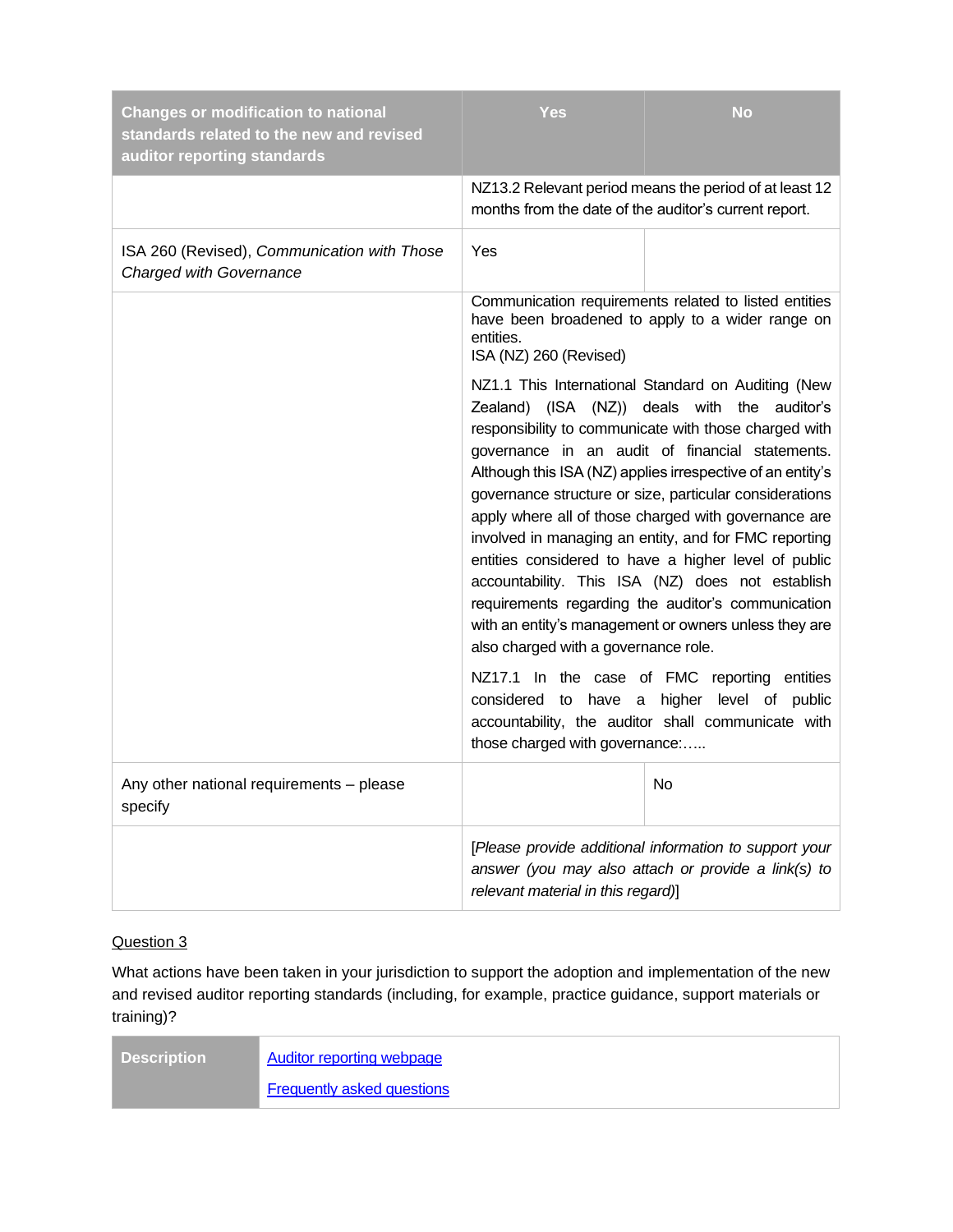## [Description of the auditor's responsibilities webpage](https://www.xrb.govt.nz/assurance-standards/auditors-responsibilities/)

## Question 4

If you are aware of additional practice guidance or support materials developed to support the implementation of the new and revised auditor reporting standards, it will be helpful to the IAASB if you can attach or provide a link(s) to such materials.

| <b>Description and</b>          | XRB Alert 1 What can you expect from auditor reports in response to COVID-19            |
|---------------------------------|-----------------------------------------------------------------------------------------|
| <b>links</b><br>(as applicable) | XRB Alert 2 What is the impact on going concern disclosures in response to COVID-<br>19 |
|                                 | XRB Alert 4 Auditor communication in the COVID-19 environment                           |

#### Question 5

If you are aware of any information gathering or research activities that have been undertaken in relation to the implementation and impact of the new auditor's report, it will be helpful to the IAASB if you can attach or provide a link(s) to the related reports or documents.

| <b>Description and</b> | Key audit matters – A stock-take of the first year in New Zealand (Nov 2017)              |
|------------------------|-------------------------------------------------------------------------------------------|
| <b>links</b>           | Enhanced auditor reporting $- A$ review of the third year of the revised auditor's report |
| (as applicable)        | (May 2020)                                                                                |

# **Issues or implementation challenges with the new and revised auditor reporting standards (other than pertaining to KAM or "Other Information", which are addressed in separate sections of this survey)**

#### Question 6

Based on your experience and interactions with your constituents and stakeholders, are you aware of any issues or implementation challenges regarding the following elements of the new auditor's reports?

[**Please note**, KAM and "Other Information" are addressed in separate sections of this survey]

| Any issues or implementation challenges regarding<br>certain elements of the new auditor's reports                                                          | <b>Yes</b>                                                                                                                                                                                                            | <b>No</b> | No particular<br>view |
|-------------------------------------------------------------------------------------------------------------------------------------------------------------|-----------------------------------------------------------------------------------------------------------------------------------------------------------------------------------------------------------------------|-----------|-----------------------|
| Changes to the presentation of the auditor's report<br>(i.e., opinion section required to be presented first,<br>followed by the basis for opinion section) |                                                                                                                                                                                                                       | No.       |                       |
|                                                                                                                                                             | A matter arising is where the auditor's report is<br>placed relative to the financial statements. Some<br>are of the view that the auditor's report must<br>precede the financial statements in the annual<br>report. |           |                       |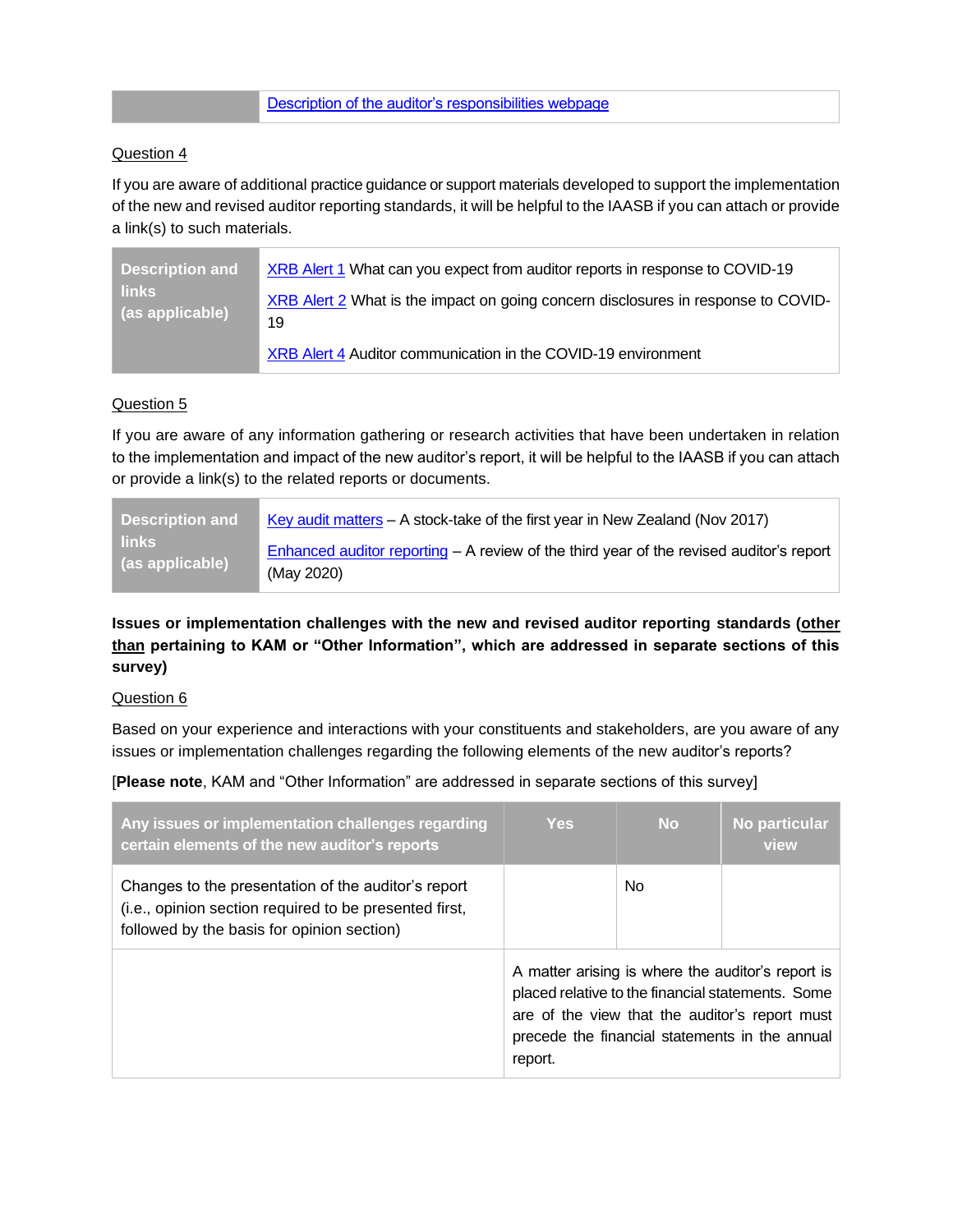| Any issues or implementation challenges regarding<br>certain elements of the new auditor's reports                                                                                                         | <b>Yes</b>                                                                                                                                                                                                                                                                                                                                                                        | <b>No</b> | No particular<br>view |
|------------------------------------------------------------------------------------------------------------------------------------------------------------------------------------------------------------|-----------------------------------------------------------------------------------------------------------------------------------------------------------------------------------------------------------------------------------------------------------------------------------------------------------------------------------------------------------------------------------|-----------|-----------------------|
| Including, when applicable, a separate section under<br>the heading "Material Uncertainty Related to Going<br>Concern"                                                                                     | Yes                                                                                                                                                                                                                                                                                                                                                                               |           |                       |
|                                                                                                                                                                                                            | The interaction between the financial reporting<br>requirements and the auditing standards has<br>come under increasing scrutiny, especially in the<br>COVID-19 reporting environment.                                                                                                                                                                                            |           |                       |
|                                                                                                                                                                                                            | In New Zealand, the New Zealand Accounting<br>Standards Board has recently added additional<br>going<br>disclosure<br>concern<br>requirements,<br>specific<br>going<br>recognizing<br>that<br>concern<br>disclosure requirements would help preparers to<br>provide relevant and transparent information to<br>investors, both in the current circumstances and<br>going forward. |           |                       |
|                                                                                                                                                                                                            | There was also an inconsistency in reporting a<br>material uncertainty related to going concern in<br>an interim review report (using an Emphasis of<br>Matter heading under the requirements of NZ<br>SRE 2410) and at the year end audit. The<br>NZAuASB has recently updated NZ SRE 2410 to<br>remove this inconsistency.                                                      |           |                       |
| Affirmative statement about the auditor's<br>independence and fulfillment of relevant ethical<br>responsibilities, as well as identification of the relevant<br>ethical requirements relating to the audit |                                                                                                                                                                                                                                                                                                                                                                                   | No        |                       |
|                                                                                                                                                                                                            | Some users commented that while concerns<br>exist around the provision of non-assurance<br>services, a boilerplate affirmative statement<br>about independence and identification of the<br>independence requirements was unhelpful.                                                                                                                                              |           |                       |
| Descriptions of the respective responsibilities of the<br>auditor and of management and those charged with<br>governance                                                                                   |                                                                                                                                                                                                                                                                                                                                                                                   | No        |                       |
|                                                                                                                                                                                                            | [You may use this box to provide additional<br>information in relation to your answer (reasons,<br>observations, etc.), as well as any suggestions]                                                                                                                                                                                                                               |           |                       |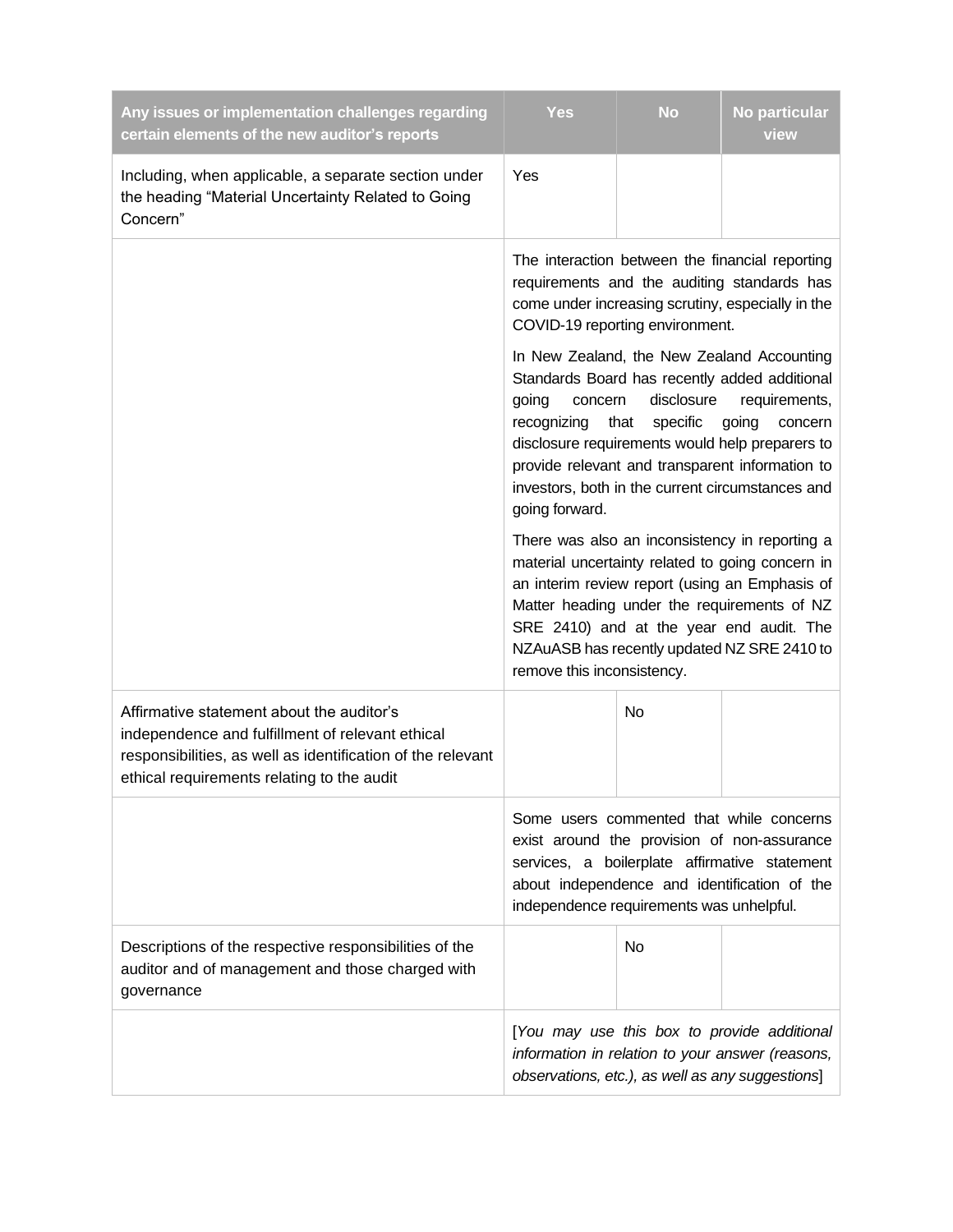| Any issues or implementation challenges regarding<br>certain elements of the new auditor's reports | <b>Yes</b> | <b>No</b>                                                                                                                                           | No particular<br>view |
|----------------------------------------------------------------------------------------------------|------------|-----------------------------------------------------------------------------------------------------------------------------------------------------|-----------------------|
| Name of the engagement partner                                                                     |            | No                                                                                                                                                  |                       |
|                                                                                                    |            | [You may use this box to provide additional<br>information in relation to your answer (reasons,<br>observations, etc.), as well as any suggestions] |                       |

Based on your experience and interactions with your constituents and stakeholders, do you believe the differences between the following sections in the new auditor's report are clear and understandable: KAM, Material uncertainty related to going concern (MU related to GC), Emphasis of Matter (EOM) paragraphs and Other Matter (OM) paragraphs?

| Perceptions about differences between KAM, MU<br>related to GC, EOM paragraphs and OM paragraphs                   | <b>Yes</b>                                                                                                                                                                                                                                                                              | <b>No</b>            | No particular<br>view                                                                                                                                                                                                                                                                                                                                                                                                                                                                                                         |  |
|--------------------------------------------------------------------------------------------------------------------|-----------------------------------------------------------------------------------------------------------------------------------------------------------------------------------------------------------------------------------------------------------------------------------------|----------------------|-------------------------------------------------------------------------------------------------------------------------------------------------------------------------------------------------------------------------------------------------------------------------------------------------------------------------------------------------------------------------------------------------------------------------------------------------------------------------------------------------------------------------------|--|
| The differences between KAM, MU related to GC, EOM<br>paragraphs and OM paragraphs are clear and<br>understandable |                                                                                                                                                                                                                                                                                         | <b>No</b>            |                                                                                                                                                                                                                                                                                                                                                                                                                                                                                                                               |  |
|                                                                                                                    | Based on questions arising, the NZAuASB<br>consider that there is a lack of clarity around the<br>ongoing use of emphasis of matter paragraphs<br>and how these interact with or differ from key<br>audit matters.                                                                      |                      |                                                                                                                                                                                                                                                                                                                                                                                                                                                                                                                               |  |
|                                                                                                                    | Increasingly, auditors are raising concerns that<br>reporting a MURGC in an audit report includes<br>less information than a close call KAM,<br>whereas arguably reporting how the auditor<br>responded to the MURGC is just as or even<br>more important than when it is a close call. |                      |                                                                                                                                                                                                                                                                                                                                                                                                                                                                                                                               |  |
|                                                                                                                    | statements                                                                                                                                                                                                                                                                              | because of COVID-19, | The challenge of highlighting increasing<br>uncertainty in valuations when reporting key<br>audit matters has also been raised. Questions<br>have arisen as to whether the impact of<br>COVID-19 can be a KAM, how KAMs should<br>include COVID-19 related matters, how to<br>elevate a KAM that has previously been<br>reported as a KAM, but now has even more<br>valuation uncertainty in the current financial<br>and<br>querying why an EOM cannot be used to assist<br>or highlight a matter that the auditor considers |  |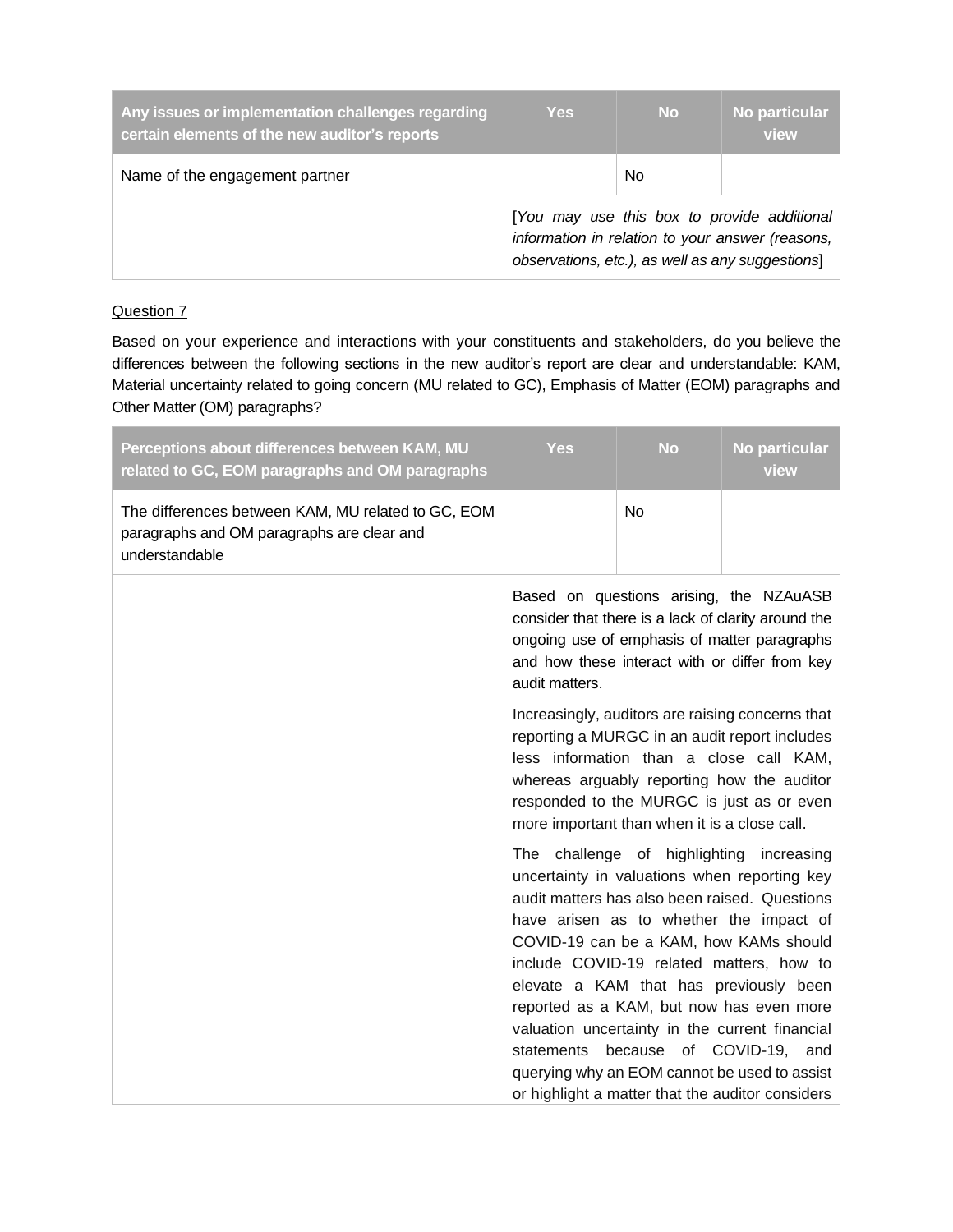| is fundamental to a user's understanding (even<br>when it is also classified as a KAM).                                                                                                                                                                                                                                                                                                                                                                                               |
|---------------------------------------------------------------------------------------------------------------------------------------------------------------------------------------------------------------------------------------------------------------------------------------------------------------------------------------------------------------------------------------------------------------------------------------------------------------------------------------|
| Public entities in New Zealand are routinely<br>including information in their financial statements<br>about the impact of COVID-19 on the entity (even<br>if the impact has not been significant). Auditors in<br>the public sector are routinely including an<br>emphasis of matter paragraph with a cross<br>reference to such disclosures where no KAMs<br>are reported. However, this practice has not<br>been consistently adopted across all sectors.                          |
| Another matter relates to Going concern as a<br>KAM (i.e. where there is no material uncertainty<br>however the auditor considers matters to do with<br>consideration of going concern meet the<br>definition of a KAM). The auditor is required to<br>include a cross reference to related disclosures<br>in the financial statements, if any.<br>In the<br>circumstances where going concern matters are<br>identified as a KAM, there may not be disclosures<br>to cross refer to. |

Based on and further to your responses to the previous questions, if applicable, are you aware of any other issues or implementation challenges arising from the new and revised auditor reporting standards?

| Any other issues or implementation challenges                                                             | <b>Yes</b> | <b>No</b> | No particular<br>view |
|-----------------------------------------------------------------------------------------------------------|------------|-----------|-----------------------|
| Other issues or implementation challenges arising from<br>the new and revised auditor reporting standards |            | No        |                       |
|                                                                                                           |            |           |                       |

[**Please note**, KAM and "Other Information" are addressed in separate sections of this survey]

# **Key audit matters (KAM)**

#### Question 9

In your view, has the communication of KAM enhanced the quality of audits performed?

| Views about the impact of the communication of<br>KAM on the quality of audits performed | <b>Yes</b> | <b>No</b> | No particular view |
|------------------------------------------------------------------------------------------|------------|-----------|--------------------|
| The communication of KAM has enhanced the quality<br>of audits performed                 |            |           | No particular view |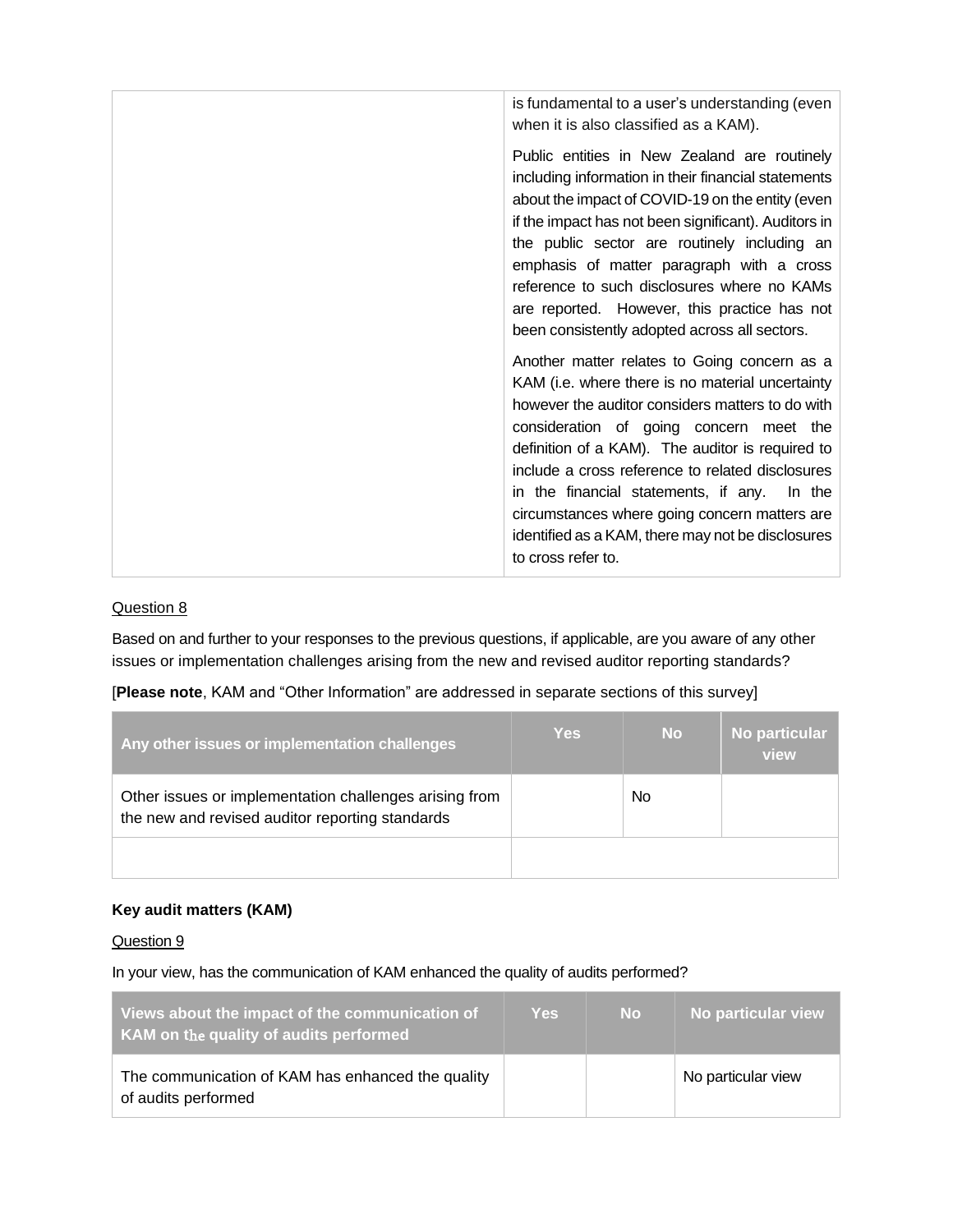| While we have heard many favorable comments<br>to support that KAM reporting is useful, there has<br>been weak* to no evidence to either confirm that<br>KAMs have improved audit quality and no<br>evidence to suggest that audit quality has<br>decreased as a result of KAM reporting. This is<br>exacerbated by no easy or consistent way to<br>measure or determine audit quality. A longer time<br>frame may be necessary for any meaningful<br>evidence based assessment of the impact of |
|--------------------------------------------------------------------------------------------------------------------------------------------------------------------------------------------------------------------------------------------------------------------------------------------------------------------------------------------------------------------------------------------------------------------------------------------------------------------------------------------------|
| KAMs on audit quality.                                                                                                                                                                                                                                                                                                                                                                                                                                                                           |
| * "Assessing the impact of the new auditor's<br>report", Hong Li, David Hay, David Lau                                                                                                                                                                                                                                                                                                                                                                                                           |

Based on your experience, information gathering and interactions with your constituents and stakeholders, please indicate your perception about the degree to which the communication of KAM in the auditor's report **has provided benefits** to stakeholders as it relates to the following aspects:

| <b>Perceptions about benefits arising</b><br>from the communication of KAM in<br>the auditor's reports       | <b>Significant</b>                                                                                                                                                                                                         | <b>High</b> | <b>Moderate</b> | Low | <b>No</b><br>particular<br>view |
|--------------------------------------------------------------------------------------------------------------|----------------------------------------------------------------------------------------------------------------------------------------------------------------------------------------------------------------------------|-------------|-----------------|-----|---------------------------------|
| Enhanced communication among the<br>auditor and management throughout<br>the audit                           |                                                                                                                                                                                                                            |             |                 |     | $\boldsymbol{\mathsf{x}}$       |
|                                                                                                              | No particular comments received relating to the impact on<br>communication between auditor and management                                                                                                                  |             |                 |     |                                 |
| Enhanced frequency and robustness<br>of communication among the auditor<br>and those charged with governance |                                                                                                                                                                                                                            | X           |                 |     |                                 |
|                                                                                                              | Audit committee members have previously commented that a key<br>benefit of the introduction of KAM reporting include early and<br>healthy discussions on key matters and increased engagement<br>with the audit committee. |             |                 |     |                                 |
| Enhanced communication internally,<br>among management and those<br>charged with governance                  |                                                                                                                                                                                                                            |             |                 |     | X                               |
|                                                                                                              | No particular comments received relating to the impact on internal<br>discussions between management and those charged with<br>governance.                                                                                 |             |                 |     |                                 |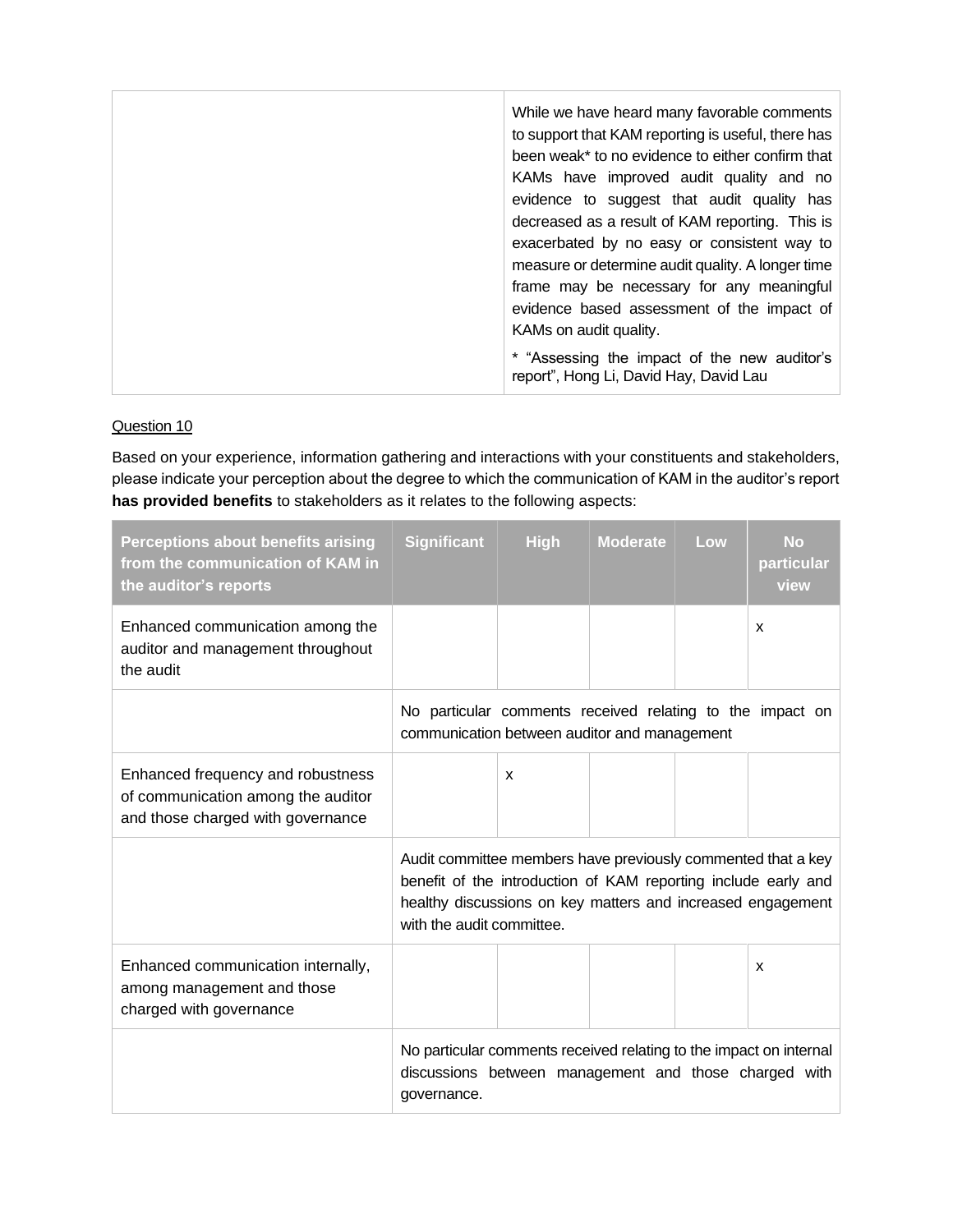| <b>Perceptions about benefits arising</b><br>from the communication of KAM in<br>the auditor's reports                                                                                                                                   | <b>Significant</b>                                                                                                                                                                                                                                                                                                                                                                                  | <b>High</b>     | <b>Moderate</b> | Low | <b>No</b><br>particular<br>view |
|------------------------------------------------------------------------------------------------------------------------------------------------------------------------------------------------------------------------------------------|-----------------------------------------------------------------------------------------------------------------------------------------------------------------------------------------------------------------------------------------------------------------------------------------------------------------------------------------------------------------------------------------------------|-----------------|-----------------|-----|---------------------------------|
| Closer and more focused involvement<br>in the audit by the engagement<br>partner                                                                                                                                                         |                                                                                                                                                                                                                                                                                                                                                                                                     |                 |                 |     | х                               |
|                                                                                                                                                                                                                                          | [You may use this box to provide additional information in relation<br>to your answer - reasons, observations, etc.]                                                                                                                                                                                                                                                                                |                 |                 |     |                                 |
| Enhanced understanding of the<br>matters to which KAM relate,<br>including the risks of material<br>misstatement associated with the<br>related items in the financial<br>statements or the audit procedures<br>performed in this regard |                                                                                                                                                                                                                                                                                                                                                                                                     |                 | X               |     |                                 |
|                                                                                                                                                                                                                                          | KAMs do promote transparency about the audit process. Users<br>have commented that this is a useful addition. KAM reporting is<br>perceived as a large improvement over historical auditor's reports<br>that<br>included<br>communicative value is seen as the largest benefit of KAM<br>reporting. KAMs are also perceived to be of even increased value<br>in the COVID-19 reporting environment. | limited<br>very | information.    | The | enhanced                        |
| Robustness of audit procedures (e.g.,<br>improved planning, more effective<br>audit procedures to address the risks<br>of material misstatement, improved<br>documentation, etc.)                                                        |                                                                                                                                                                                                                                                                                                                                                                                                     |                 | x               |     |                                 |
|                                                                                                                                                                                                                                          | Some practitioners indicated that KAMs have helped the audit<br>team to define the audit risk and focus work effort.                                                                                                                                                                                                                                                                                |                 |                 |     |                                 |
| Changes or enhancements to<br>disclosures in the financial statements<br>regarding the matters to which KAM<br>relate                                                                                                                    |                                                                                                                                                                                                                                                                                                                                                                                                     |                 | x               |     |                                 |
|                                                                                                                                                                                                                                          | Preparers have previously commented on the good work to<br>improve or enhance disclosures in accounts as a result of KAM<br>reporting.                                                                                                                                                                                                                                                              |                 |                 |     |                                 |
| In relation to other aspects (please<br>specify)                                                                                                                                                                                         |                                                                                                                                                                                                                                                                                                                                                                                                     |                 | x               |     |                                 |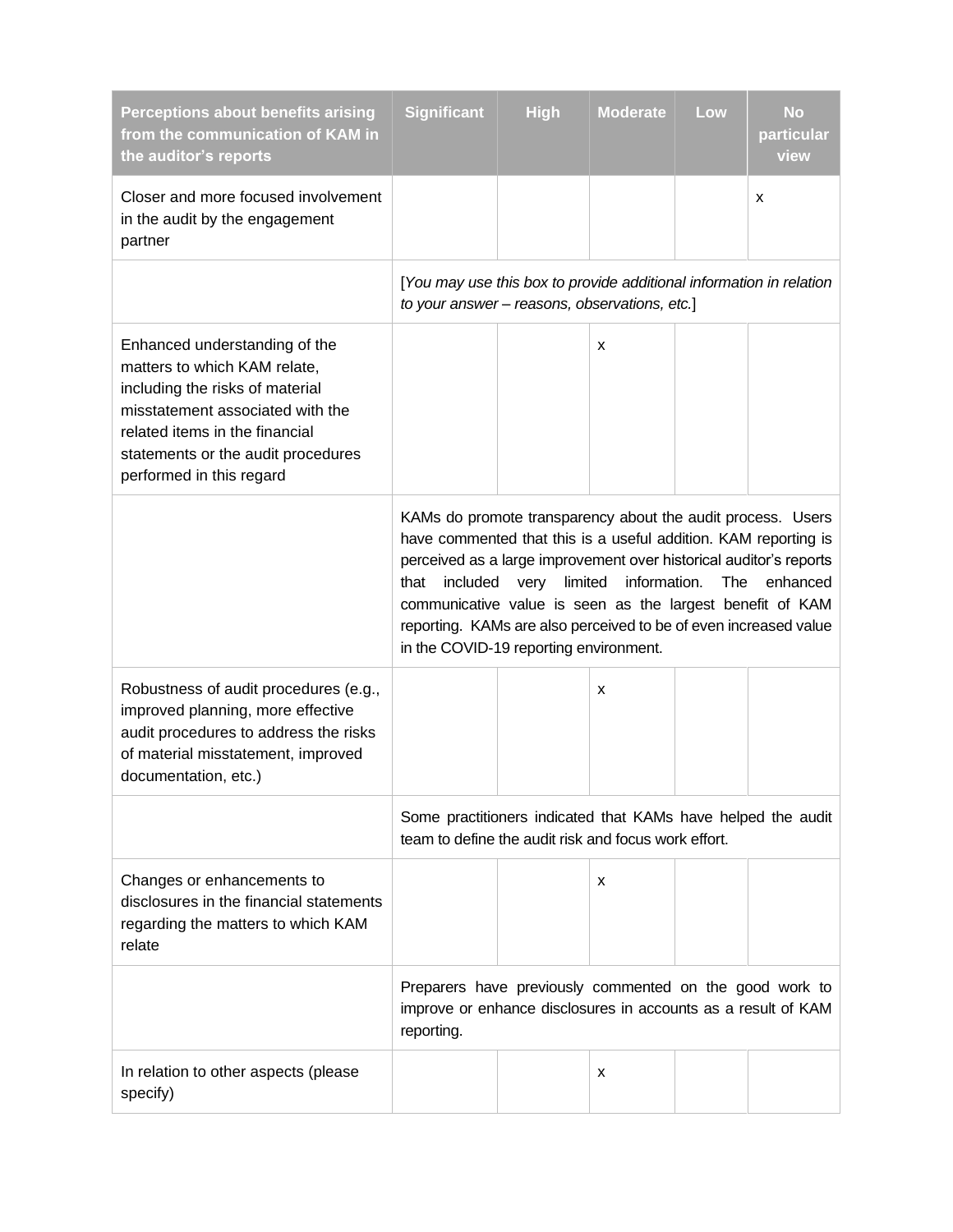| Perceptions about benefits arising<br>from the communication of KAM in<br>the auditor's reports | <b>Significant</b>                                                                                                                                                                                                                                                                                                    | <b>High</b> | <b>Moderate</b> | Low | <b>No</b><br>particular<br>view |
|-------------------------------------------------------------------------------------------------|-----------------------------------------------------------------------------------------------------------------------------------------------------------------------------------------------------------------------------------------------------------------------------------------------------------------------|-------------|-----------------|-----|---------------------------------|
|                                                                                                 | Enhanced communication from the auditor<br>There is a perception that reporting of KAMs has enhanced<br>awareness about the audit process which may assist in reducing<br>the expectation gap. Enhanced transparency about the audit<br>process is perceived as a valuable step in addressing the<br>expectation gap. |             |                 |     |                                 |

Based on your experience, information gathering (including relating to auditor reports issued in your jurisdiction) and interactions with your constituents and stakeholders about the **descriptions of KAM** in auditor reports, indicate the extent to which you agree that the communication about the matters is:

| <b>Description of KAM</b>                                                                                   | <b>Strongly</b><br>agree                                                                     | <b>Agree</b> | <b>No</b><br>particular<br>view | <b>Disagree</b> | <b>Strongly</b><br>disagree |
|-------------------------------------------------------------------------------------------------------------|----------------------------------------------------------------------------------------------|--------------|---------------------------------|-----------------|-----------------------------|
| Concise (i.e., a relatively short description<br>of the matter and how it was addressed<br>by the auditor)  |                                                                                              |              | x                               |                 |                             |
|                                                                                                             | The length of the description of KAMs was not particularly<br>identified by investors/users. |              |                                 |                 |                             |
| Understandable (i.e., the description of<br>the matter and how it was addressed is<br>not overly technical) |                                                                                              | x            |                                 |                 |                             |
|                                                                                                             | Positive feedback from investors suggest that KAMs reported<br>are enhancing transparency.   |              |                                 |                 |                             |
|                                                                                                             |                                                                                              |              |                                 |                 |                             |
| Specific to the entity (i.e., boilerplate<br>language was not used)                                         |                                                                                              |              | x                               |                 |                             |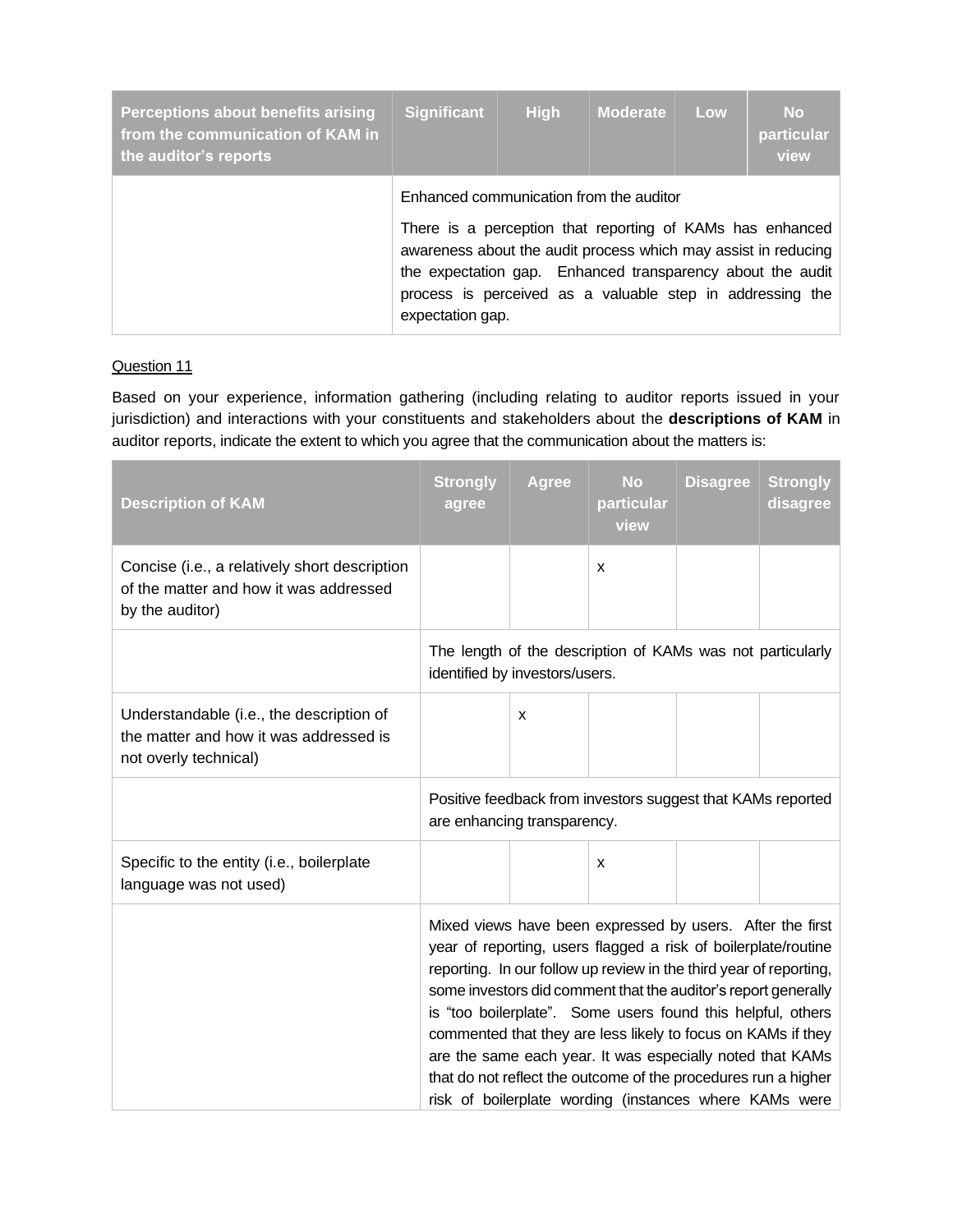| <b>Description of KAM</b> | <b>Strongly</b><br>agree                                                                                                                                                                                                                                                                                                                                                                                                                                                                                           | <b>Agree</b> | <b>No</b><br>particular<br>view                                                                                                                                                                                                                | <b>Disagree</b> | <b>Strongly</b><br>disagree |  |  |
|---------------------------|--------------------------------------------------------------------------------------------------------------------------------------------------------------------------------------------------------------------------------------------------------------------------------------------------------------------------------------------------------------------------------------------------------------------------------------------------------------------------------------------------------------------|--------------|------------------------------------------------------------------------------------------------------------------------------------------------------------------------------------------------------------------------------------------------|-----------------|-----------------------------|--|--|
|                           | identical year to year were noted, other than numbers being<br>changed). In some instances, users drew attention to<br>examples where the KAMs do not appear at all specific to an<br>entity, I.e., that they appear to be routinely copied and pasted<br>from audit report to audit report.                                                                                                                                                                                                                       |              |                                                                                                                                                                                                                                                |                 |                             |  |  |
|                           | However, investors have also commented that it is reassuring<br>to see that where an entity changes auditor, the same KAMs<br>are identified.                                                                                                                                                                                                                                                                                                                                                                      |              |                                                                                                                                                                                                                                                |                 |                             |  |  |
|                           | Practitioner view                                                                                                                                                                                                                                                                                                                                                                                                                                                                                                  |              |                                                                                                                                                                                                                                                |                 |                             |  |  |
|                           | It is likely that for entities in the same industries, and for an<br>entity that operates in an environment that does not vary<br>significantly year to year, that the types of KAMs will be similar,<br>and that the audit procedures performed relating to those<br>KAMs will remain consistent. I.e. KAMs may become routine<br>during stable reporting conditions. It may not add value, to<br>attempt to describe matters that remain consistent in different<br>ways, just to avoid "boilerplate" reporting. |              |                                                                                                                                                                                                                                                |                 |                             |  |  |
|                           | Regulator comments                                                                                                                                                                                                                                                                                                                                                                                                                                                                                                 |              |                                                                                                                                                                                                                                                |                 |                             |  |  |
|                           | entity and the environment.                                                                                                                                                                                                                                                                                                                                                                                                                                                                                        |              | The regulator has noticed that auditors and firms have taken<br>the opportunity to distinguish themselves through their<br>auditor's reports. The auditor determines the best way to<br>communicate based on the specific circumstances of the |                 |                             |  |  |

Based on your experience, information gathering and interactions with your constituents and stakeholders about KAM, indicate the degree to which you agree with the following statements that represent **certain perceptions** about the communication of KAM in the auditor's report:

| Certain perceptions about the<br>communication of KAM in the auditor's<br>report                                            | <b>Strongly</b><br>agree                                                                                                                                                                 | <b>Agree</b> | <b>No</b><br>particular<br>view | <b>Disagree</b> | <b>Strongly</b><br>disagree |
|-----------------------------------------------------------------------------------------------------------------------------|------------------------------------------------------------------------------------------------------------------------------------------------------------------------------------------|--------------|---------------------------------|-----------------|-----------------------------|
| Fewer KAM in the auditor's report<br>increase the confidence of stakeholders in<br>the audit (and the financial statements) |                                                                                                                                                                                          | X            |                                 |                 |                             |
|                                                                                                                             | In both the reports reviewing the implementation of KAMs, the<br>XRB and FMA used the opportunity to highlight that there are<br>no wrong or right number of KAMs. Initially we did hear |              |                                 |                 |                             |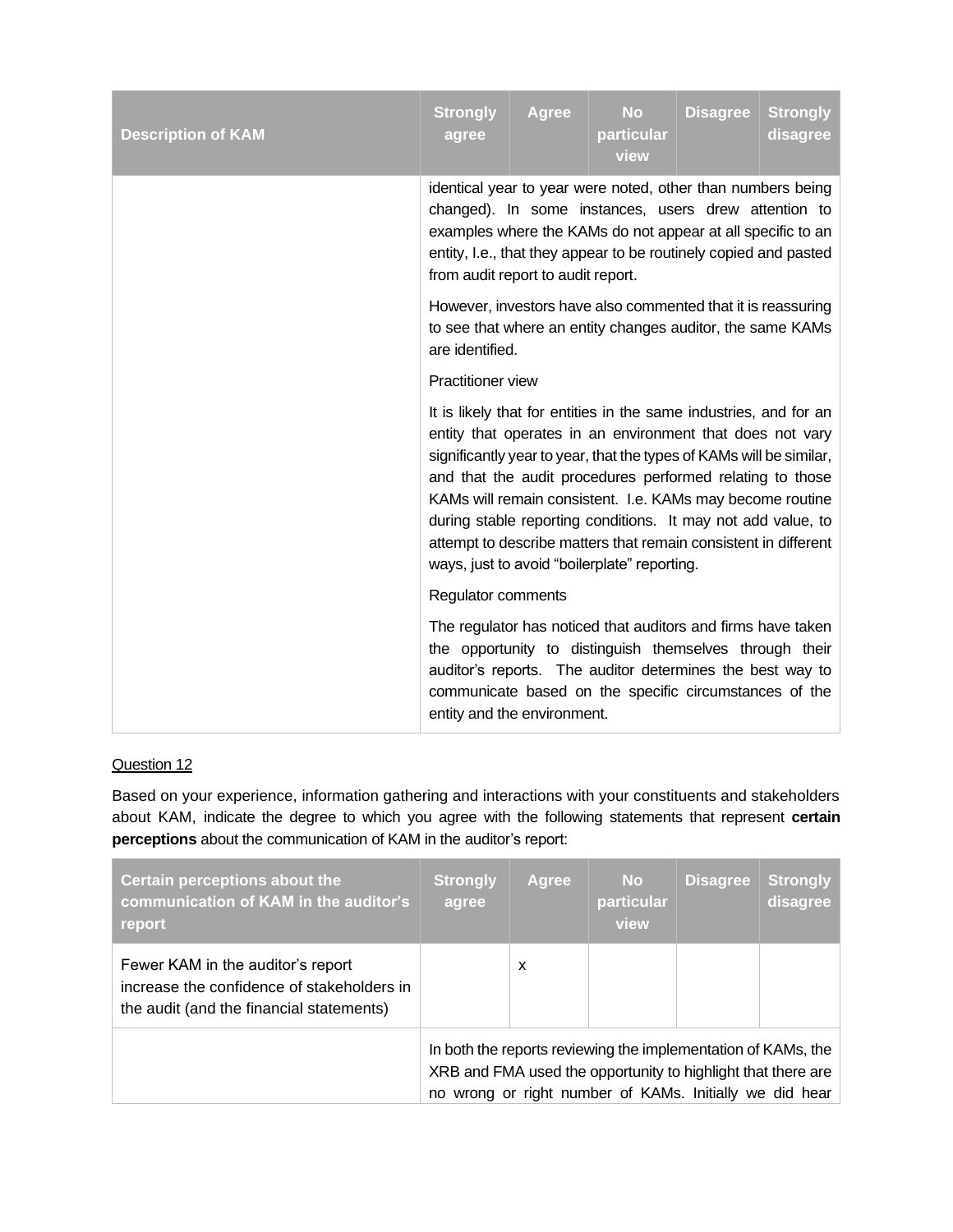| <b>Certain perceptions about the</b><br>communication of KAM in the auditor's<br>report                                                                                                                                           | <b>Strongly</b><br>agree                                                                                                                                                                                                                 | <b>Agree</b> | <b>No</b><br>particular<br>view                                                                                                                                                                                                                          | <b>Disagree</b> | <b>Strongly</b><br>disagree |
|-----------------------------------------------------------------------------------------------------------------------------------------------------------------------------------------------------------------------------------|------------------------------------------------------------------------------------------------------------------------------------------------------------------------------------------------------------------------------------------|--------------|----------------------------------------------------------------------------------------------------------------------------------------------------------------------------------------------------------------------------------------------------------|-----------------|-----------------------------|
|                                                                                                                                                                                                                                   | different from other similar entities.                                                                                                                                                                                                   |              | comments from various stakeholders suggesting that there<br>was a potential for reading too much into the number of KAMs.<br>Users are doing industry comparisons and questions do arise<br>if the number/type of KAMs for one entity in an industry are |                 |                             |
| More KAM in the auditor's report increase<br>the confidence of stakeholders in the<br>audit (and the financial statements)                                                                                                        |                                                                                                                                                                                                                                          |              |                                                                                                                                                                                                                                                          | X               |                             |
|                                                                                                                                                                                                                                   |                                                                                                                                                                                                                                          |              | If anything, the opposite view was heard initially.                                                                                                                                                                                                      |                 |                             |
| An individual KAM often relates to a<br>specific item(s) presented or disclosed in<br>the financial statements, which increases<br>the confidence of stakeholders about that<br>particular item(s) in the financial<br>statements |                                                                                                                                                                                                                                          | х            |                                                                                                                                                                                                                                                          |                 |                             |
|                                                                                                                                                                                                                                   | Some users of auditor's reports did comment that KAMs<br>provide a list of the key accounting matters that the auditor has<br>identified and also provides additional assurance that those<br>key issues have highlighted and addressed. |              |                                                                                                                                                                                                                                                          |                 |                             |
| The communication of KAM provides<br>greater transparency about the audit that<br>was performed - as a whole (i.e., not only<br>in relation to the matters that are the<br>subject of KAM)                                        |                                                                                                                                                                                                                                          | х            |                                                                                                                                                                                                                                                          |                 |                             |
|                                                                                                                                                                                                                                   | Generally feedback received indicated that reporting of KAMs<br>has resulted in greater transparency and has enhanced the<br>communicative value of the report.                                                                          |              |                                                                                                                                                                                                                                                          |                 |                             |
| KAM represent business risks or issues<br>that need to be resolved by management                                                                                                                                                  |                                                                                                                                                                                                                                          | х            |                                                                                                                                                                                                                                                          |                 |                             |
|                                                                                                                                                                                                                                   | The NZAuASB did hear comments in the first year of adoption<br>that indicated that there may be some users who may<br>misinterpret that KAMs were matters to be resolved by the<br>entity.                                               |              |                                                                                                                                                                                                                                                          |                 |                             |
| In terms of the audit performed, KAM<br>represent matters that have been                                                                                                                                                          |                                                                                                                                                                                                                                          | х            |                                                                                                                                                                                                                                                          |                 |                             |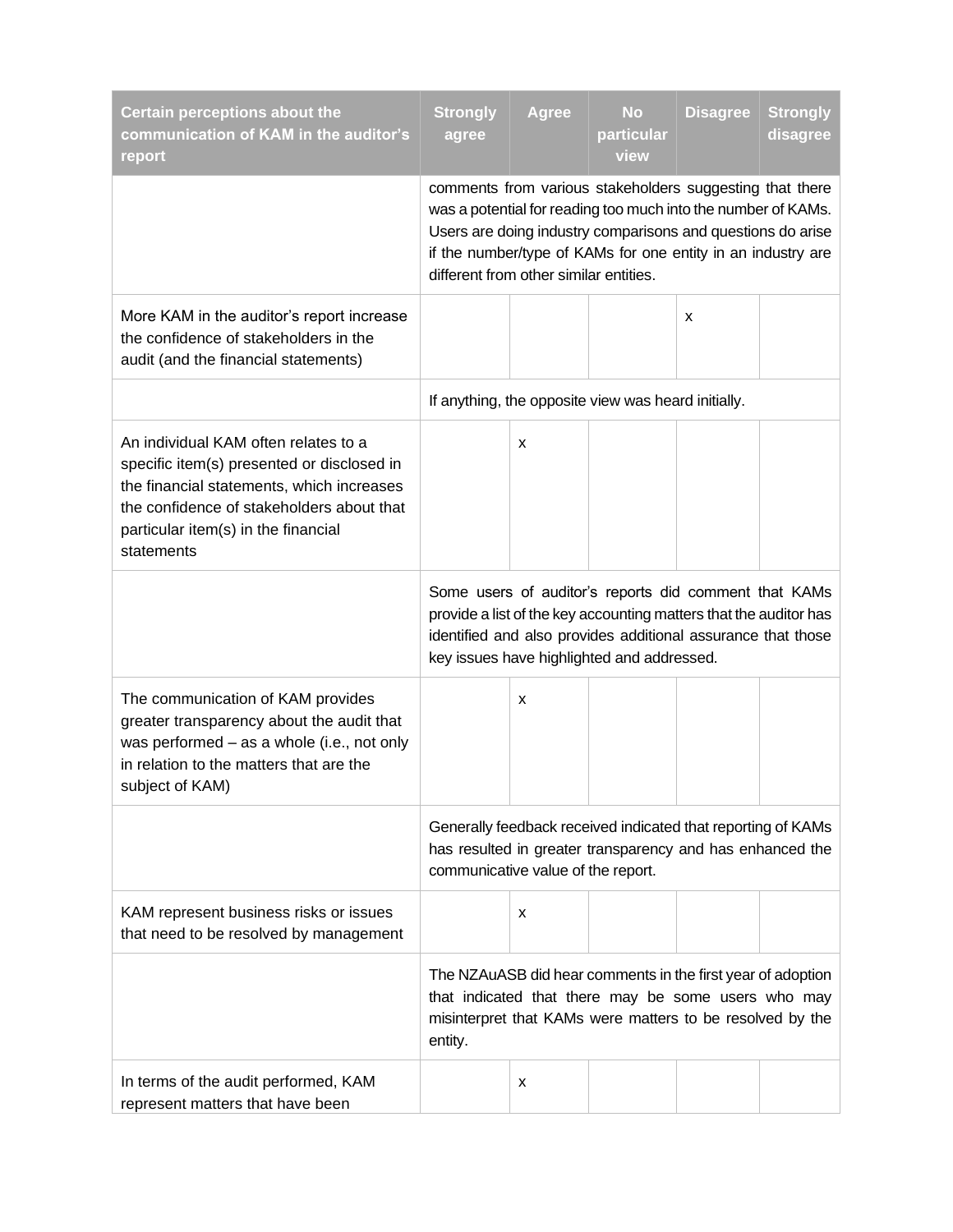| Certain perceptions about the<br>communication of KAM in the auditor's<br>report | <b>Strongly</b><br>agree                                                                         | Agree | <b>No</b><br>particular<br>view | <b>Disagree</b> | <b>Strongly</b><br>disagree |
|----------------------------------------------------------------------------------|--------------------------------------------------------------------------------------------------|-------|---------------------------------|-----------------|-----------------------------|
| resolved (i.e., they are not unresolved<br>audit issues)                         |                                                                                                  |       |                                 |                 |                             |
|                                                                                  | Some users did comment that the audit opinion would be<br>modified if any matter was unresolved. |       |                                 |                 |                             |

The standard does not prohibit an auditor from communicating additional information about a KAM, and provides guidance to auditors on additional information that the auditor may consider communicating. The IAASB is aware that some trends have evolved globally on additional information that is variously communicated by auditors.

The IAASB is particularly interested in those instances where, in addition to the required information about why a matter is a KAM and how the matter was addressed in the audit, the auditor also communicated information about the outcome of the audit procedures or key observations with respect to the matter (i.e., what the auditor found or observed).

Based on auditor reports you have read, have you noticed that auditors provide additional information in terms of describing the outcome of the audit procedures or key observations with respect to KAM?

| Description of the outcome of audit procedures or<br>key observations with respect to KAM                                                                                      | <b>Yes</b> | <b>No</b> | <b>Uncertain</b> |
|--------------------------------------------------------------------------------------------------------------------------------------------------------------------------------|------------|-----------|------------------|
| I have noticed that auditors provide additional<br>information in terms of describing the outcome of the<br>audit procedures or key observations with respect to<br><b>KAM</b> | Yes        |           |                  |

## Question 14

In our view, are descriptions of the outcome of the audit procedures or key observations with respect to KAM useful?

| Description of the outcome of audit<br>procedures or key observations with<br>respect to KAM      | <b>Very</b><br><b>useful</b>                                                           | <b>Useful</b> | <b>Limited</b><br>value | <b>Not</b><br>useful | <b>No</b><br>particular<br>view |
|---------------------------------------------------------------------------------------------------|----------------------------------------------------------------------------------------|---------------|-------------------------|----------------------|---------------------------------|
| Descriptions of the outcome of the audit<br>procedures or key observations with<br>respect to KAM |                                                                                        | Yes           |                         |                      |                                 |
|                                                                                                   | Users have commented that reporting of outcomes of<br>procedures is especially useful. |               |                         |                      |                                 |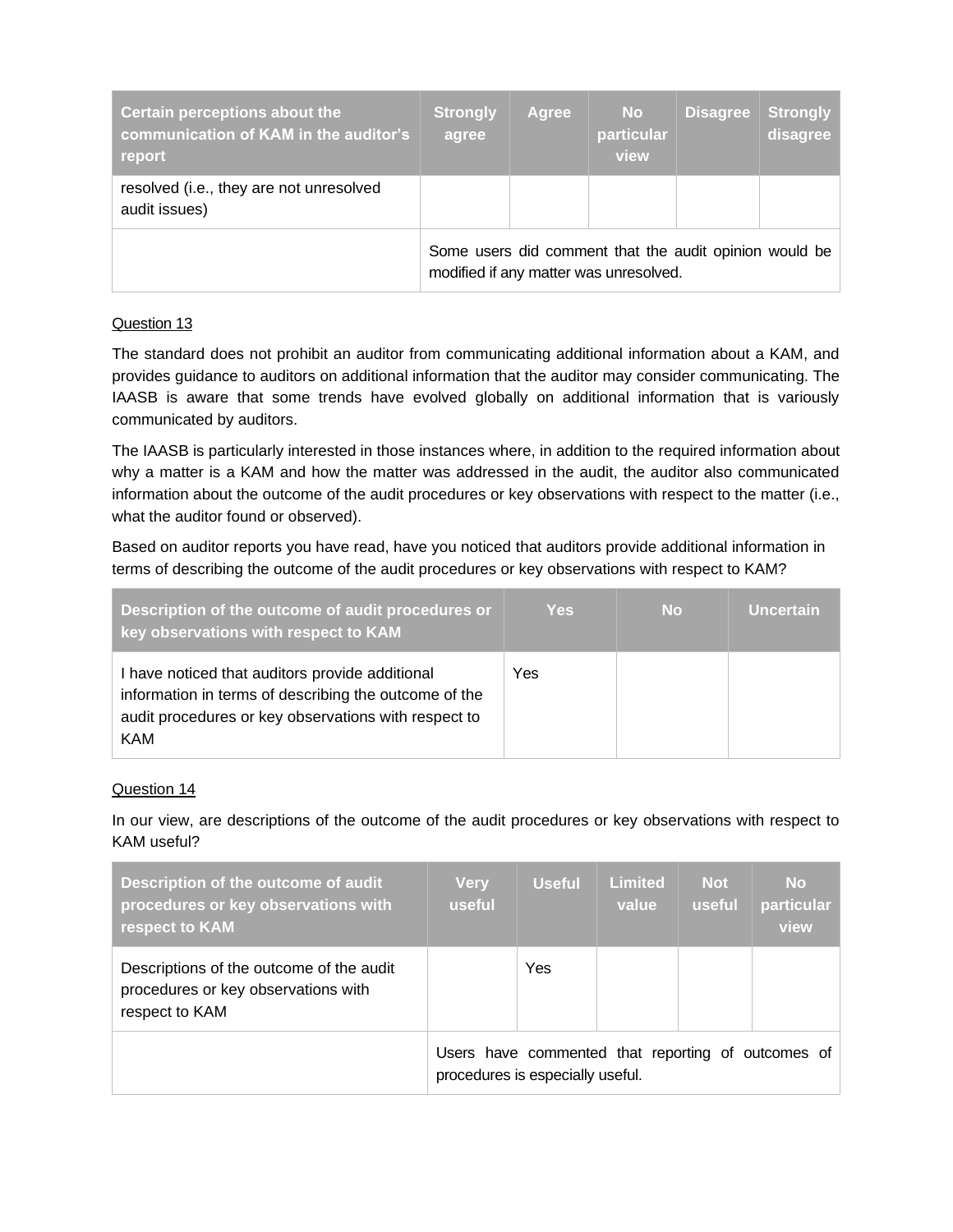The IAASB's standards currently only require that KAM are communicated in the auditor reports of listed entities. Jurisdictional requirements may require that auditors communicate KAM for certain other entities. Auditors may also decide to voluntarily communicate KAM in auditor reports of other entities.

In your view, should the communication of KAM be mandatory for entities other than listed entities?

| <b>Communicating KAM in auditor reports of entities</b><br>other than listed entities                              | <b>Yes</b>                        | <b>No</b> | No particular view                                                                                                              |
|--------------------------------------------------------------------------------------------------------------------|-----------------------------------|-----------|---------------------------------------------------------------------------------------------------------------------------------|
| For public interest entities (recognizing that "public"<br>interest entity" may be a jurisdictional determination) | Yes.                              |           |                                                                                                                                 |
| For all entities (i.e., in all instances where an audit of<br>financial statements is performed)                   |                                   |           | No particular view                                                                                                              |
| For certain specific types of entities                                                                             |                                   | No.       |                                                                                                                                 |
|                                                                                                                    | registered<br>retirement schemes. |           | Regulated entities considered to have higher<br>levels of public accountability<br>including<br>banks, licensed insurers<br>and |

## Question 16

Based on and further to your responses to the previous questions, please provide any additional views about other issues or implementation challenges relating to KAM or how you believe the communication of KAM can be improved.

| Please provide |  |  |
|----------------|--|--|
| ∣ input i      |  |  |

## **Other information section of the auditor's report**

#### Question 17

Other information comprises financial and non-financial information in the annual report, other than the financial statements and the auditor's report thereon. For example, depending on law, regulation or custom in a jurisdiction, other information may include: the directors' report, audit committee report, corporate governance statement, and management commentary.

When other information is included in the annual report, the auditor's report includes an "Other Information" section which is required to include a statement that management is responsible for the other information, identify the other information, clarify that the auditor's opinion does not cover the other information, provide a description of the auditor's responsibilities, and to either state that the auditor has nothing to report or describe any uncorrected material misstatement of the other information.

Based on your observations, has the "Other Information" section provided users of financial statements with greater clarity or transparency about the other information included in the annual report?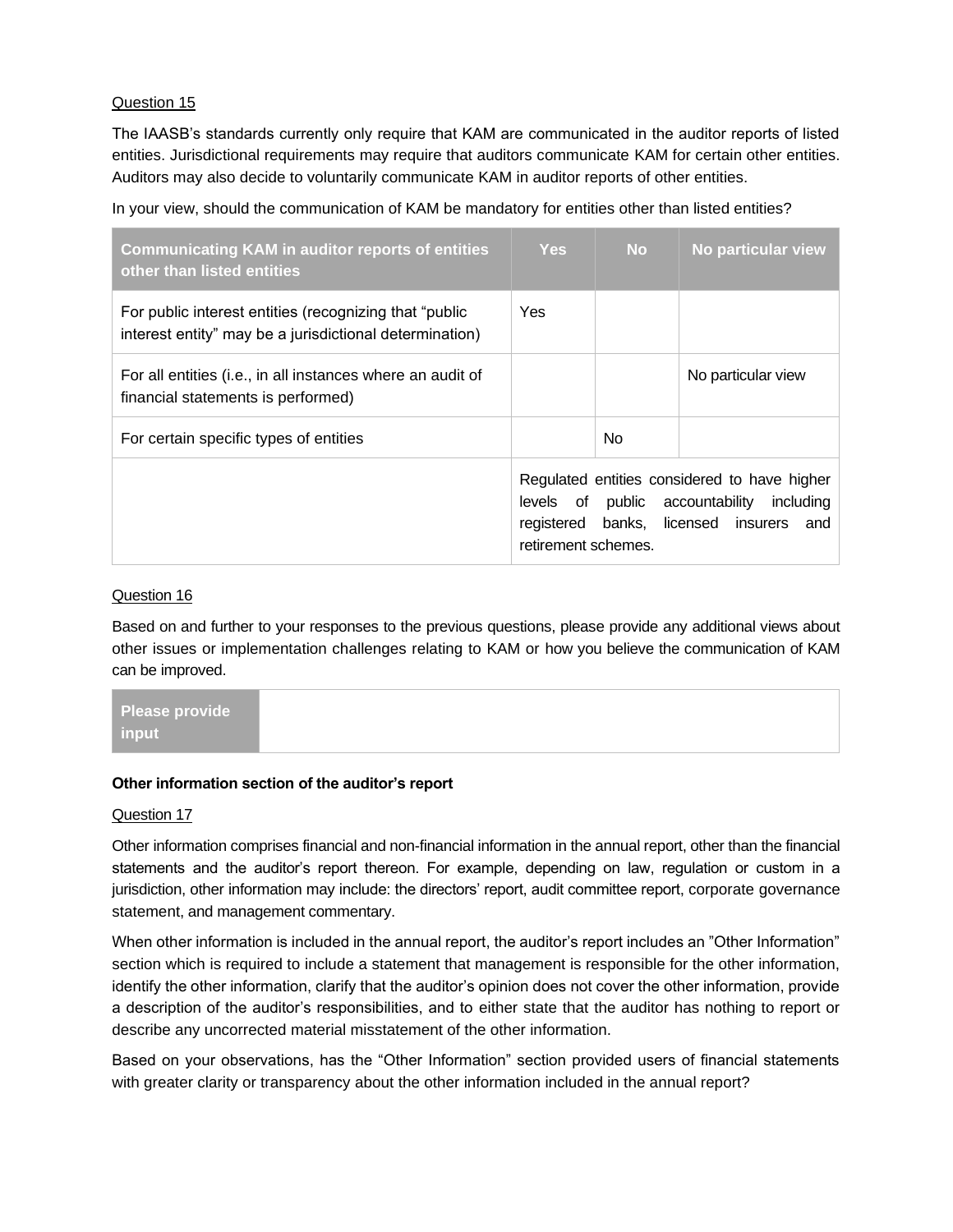| Greater clarity or transparency about the other<br><i>information</i>                                                                                                                              | <b>Yes</b>                                                                                                                                                     | <b>No</b> | No particular view |
|----------------------------------------------------------------------------------------------------------------------------------------------------------------------------------------------------|----------------------------------------------------------------------------------------------------------------------------------------------------------------|-----------|--------------------|
| In my/our view, the "Other Information" section in the<br>auditor's report has provided users with greater clarity<br>or transparency about the other information included<br>in the annual report |                                                                                                                                                                |           | x                  |
|                                                                                                                                                                                                    | In New Zealand, it is common practice for no or<br>little of the other information to be available at the<br>time that auditor reports are signed.             |           |                    |
|                                                                                                                                                                                                    | There is a large amount of variation as to how the<br>other information is identified and described in<br>the "Other Information" section of the audit report. |           |                    |
|                                                                                                                                                                                                    | Few users commented on the information value<br>of the "Other Information" section.                                                                            |           |                    |

In your jurisdiction, has there been any changes or modifications (e.g., new or different or incremental requirements) to the equivalent national standard of ISA 720 (Revised), *The Auditor's Responsibilities Relating to Other Information*, or any additional practice guidance or support materials related to other information?

| National standards, practice guidance or support materials<br>related to other information                                                   | <b>Yes</b>                                                                 | <b>No</b>                                                                                                                                                                                                                                                                                                                                                                       |
|----------------------------------------------------------------------------------------------------------------------------------------------|----------------------------------------------------------------------------|---------------------------------------------------------------------------------------------------------------------------------------------------------------------------------------------------------------------------------------------------------------------------------------------------------------------------------------------------------------------------------|
| Changes or modifications (e.g., new or different or incremental<br>requirements) to the equivalent national standard of ISA 720<br>(Revised) | Yes                                                                        |                                                                                                                                                                                                                                                                                                                                                                                 |
|                                                                                                                                              | (Revised) paragraph NZ21.1)<br>New<br>In.<br>not from management. (NZ13.1) | A separate section with a heading<br>"Other Information" is required for an<br>audit of financial statements of an<br>FMC reporting entity considered to<br>have a higher level of public<br>accountability, not just for listed<br>entities. (Refer to <b>ISA (NZ) 720</b><br>Zealand,<br>written<br>representations are to be obtained<br>from those charged with governance, |
| Additional practice guidance or support materials related to other<br>information as it applies in your jurisdiction                         | Yes                                                                        |                                                                                                                                                                                                                                                                                                                                                                                 |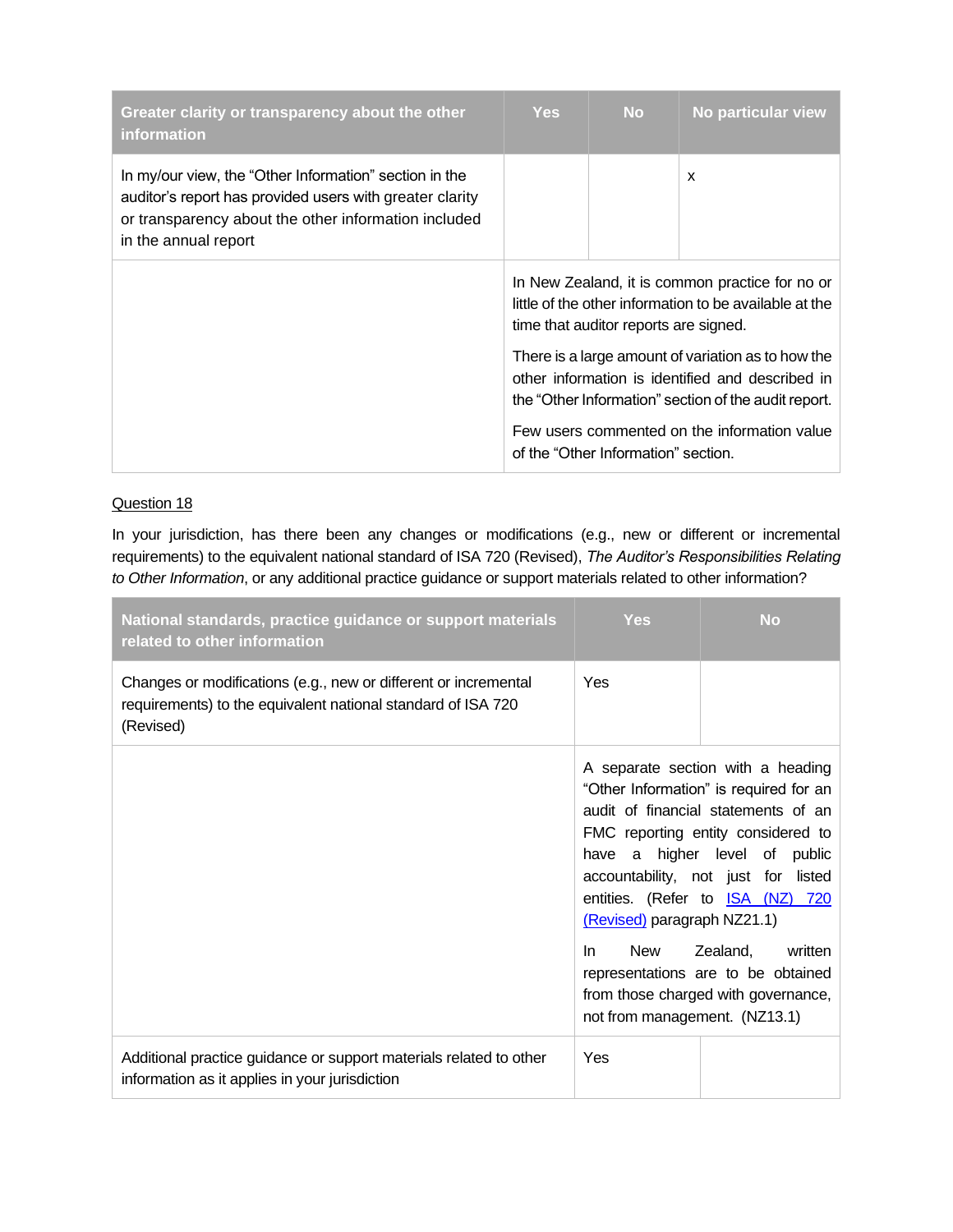| The XRB website includes FAQs |
|-------------------------------|
| related to Other Information. |

Based on your experience with external or corporate reporting within your jurisdiction, what types of information is generally considered to be other information?

| <b>Please provide</b>                                                                                                                                         | The description of other information varies but includes descriptions such as:                                                                                                                          |  |  |  |  |
|---------------------------------------------------------------------------------------------------------------------------------------------------------------|---------------------------------------------------------------------------------------------------------------------------------------------------------------------------------------------------------|--|--|--|--|
| input                                                                                                                                                         | "includes the Annual Shareholder Review and the information included in the<br>information included with the consolidated financial statements and audit reporting in<br>the Annual Financial Results." |  |  |  |  |
| "includes the reports of the Chief Executive and the Chair, disclosures relating to<br>strategy, corporate governance, businesses and statutory information." |                                                                                                                                                                                                         |  |  |  |  |
| "includes operating, market and regulatory overviews, management commentary and<br>disclosures relating to corporate governance and statutory information"    |                                                                                                                                                                                                         |  |  |  |  |
|                                                                                                                                                               | "the annual report, which includes information other than the consolidate financial<br>statements and auditor's report"                                                                                 |  |  |  |  |

## Question 20

Based on your experience and interactions with your constituents and stakeholders, is it clear that the auditor's opinion on the financial statements does not extend to the other information included in the annual report (i.e., that no form of assurance conclusion is being expressed on the other information)?

| No assurance on the other information                                                                                                           | <b>Yes</b>                                                                                                                                          | <b>No</b> | No particular view |
|-------------------------------------------------------------------------------------------------------------------------------------------------|-----------------------------------------------------------------------------------------------------------------------------------------------------|-----------|--------------------|
| It is clear that the auditor's opinion on the financial<br>statements does not extend to the other information<br>included in the annual report | x                                                                                                                                                   |           |                    |
|                                                                                                                                                 | [You may use this box to provide additional<br>information in relation to your answer (reasons,<br>observations, etc.), as well as any suggestions] |           |                    |

## Question 21

Has it come to your attention or are you aware that there are issues being experienced relating to which other information the auditor has read and considered, or should have read and considered, or relating to the description of the auditor's responsibilities regarding the other information?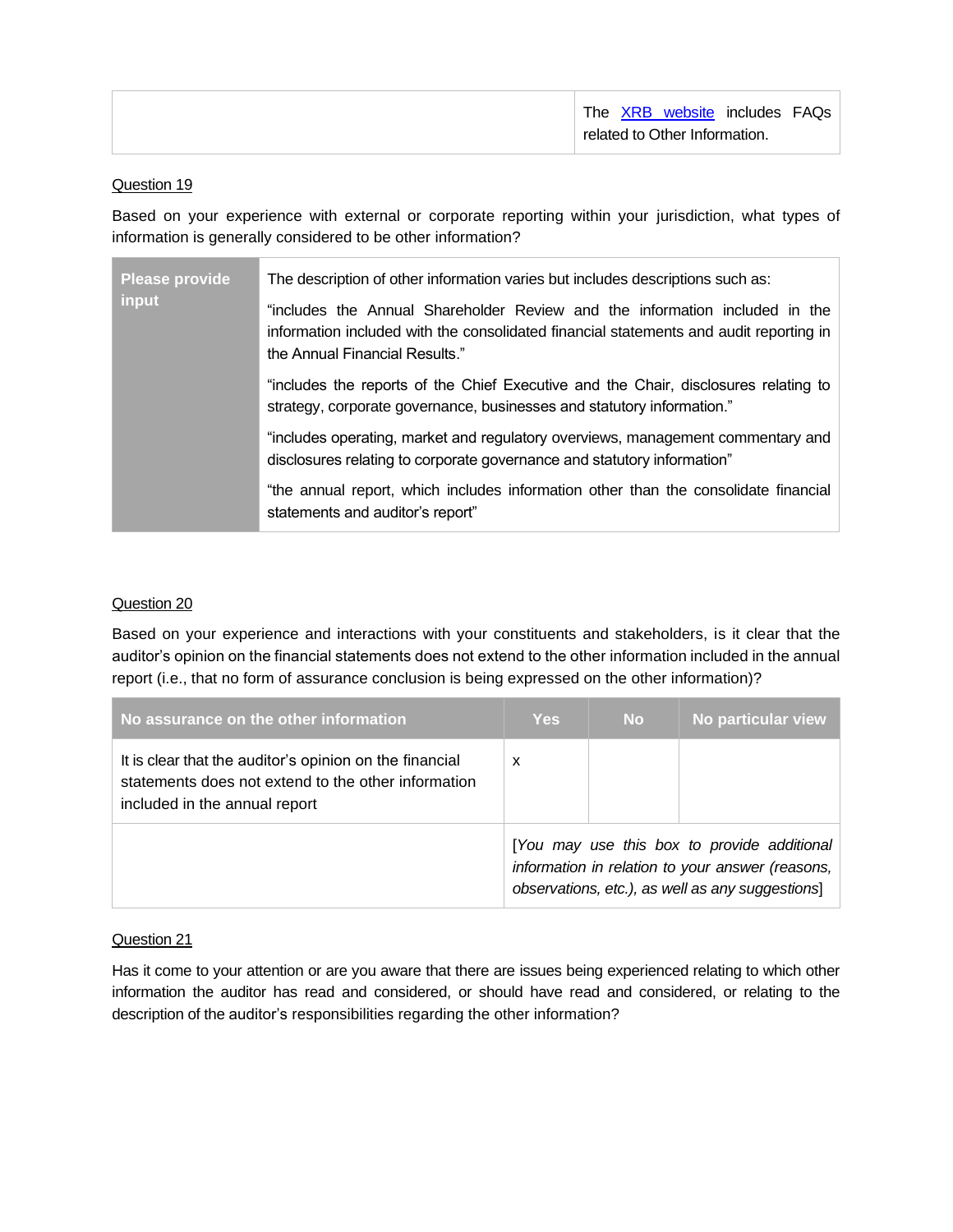| <b>Issues or implementation challenges regarding</b><br>the "Other Information" section                                                           | <b>Yes</b>                                                                                                                                                                                                                                                                                                                                                                                                                                                                                                                                                                                                                                                                                                                                                                 | <b>No</b> | No particular view                                                                          |
|---------------------------------------------------------------------------------------------------------------------------------------------------|----------------------------------------------------------------------------------------------------------------------------------------------------------------------------------------------------------------------------------------------------------------------------------------------------------------------------------------------------------------------------------------------------------------------------------------------------------------------------------------------------------------------------------------------------------------------------------------------------------------------------------------------------------------------------------------------------------------------------------------------------------------------------|-----------|---------------------------------------------------------------------------------------------|
| Identifying which other information the auditor read<br>and considered?                                                                           | Yes                                                                                                                                                                                                                                                                                                                                                                                                                                                                                                                                                                                                                                                                                                                                                                        |           |                                                                                             |
|                                                                                                                                                   |                                                                                                                                                                                                                                                                                                                                                                                                                                                                                                                                                                                                                                                                                                                                                                            |           | There is inconsistency in the way in which<br>auditor's reports identify other information. |
| Instances where certain information should have been<br>part of the other information that was read and<br>considered by the auditor, but wasn't? |                                                                                                                                                                                                                                                                                                                                                                                                                                                                                                                                                                                                                                                                                                                                                                            |           |                                                                                             |
|                                                                                                                                                   | [You may use this box to provide additional<br>information in relation to your answer (reasons,<br>observations, etc.), as well as any suggestions]                                                                                                                                                                                                                                                                                                                                                                                                                                                                                                                                                                                                                        |           |                                                                                             |
| The required description of the auditor's<br>responsibilities regarding the other information?                                                    | Yes                                                                                                                                                                                                                                                                                                                                                                                                                                                                                                                                                                                                                                                                                                                                                                        |           |                                                                                             |
|                                                                                                                                                   | In many instances, the new section on "Other<br>Information" is practically challenging for the<br>auditor. There are three variations for reporting,<br>in many instances the client only develops the<br>"other information" at the last minute.<br>It is<br>therefore easy for the practitioner to find<br>themselves, inadvertently, using a technically<br>incorrect approach. Given the auditor's limited<br>responsibilities for the "Other Information",<br>practitioners find it disappointing when regulator<br>findings related to "Other Information" negate all<br>the good effort taken on the audit. [You may use<br>this box to provide additional information in<br>relation to your answer (reasons, observations,<br>etc.), as well as any suggestions] |           |                                                                                             |
| Any other issues or implementation challenges<br>regarding other information (please specify)?                                                    |                                                                                                                                                                                                                                                                                                                                                                                                                                                                                                                                                                                                                                                                                                                                                                            |           |                                                                                             |
|                                                                                                                                                   |                                                                                                                                                                                                                                                                                                                                                                                                                                                                                                                                                                                                                                                                                                                                                                            |           |                                                                                             |

# **Additional information communicated in the auditor's report (i.e., in addition to what is required in terms of the new and revised Auditor Reporting Standards)**

## Question 22

In your jurisdiction, if not otherwise required, has there been demand for additional information to be included in the auditor's report to enhance users' understanding of the audit that was performed: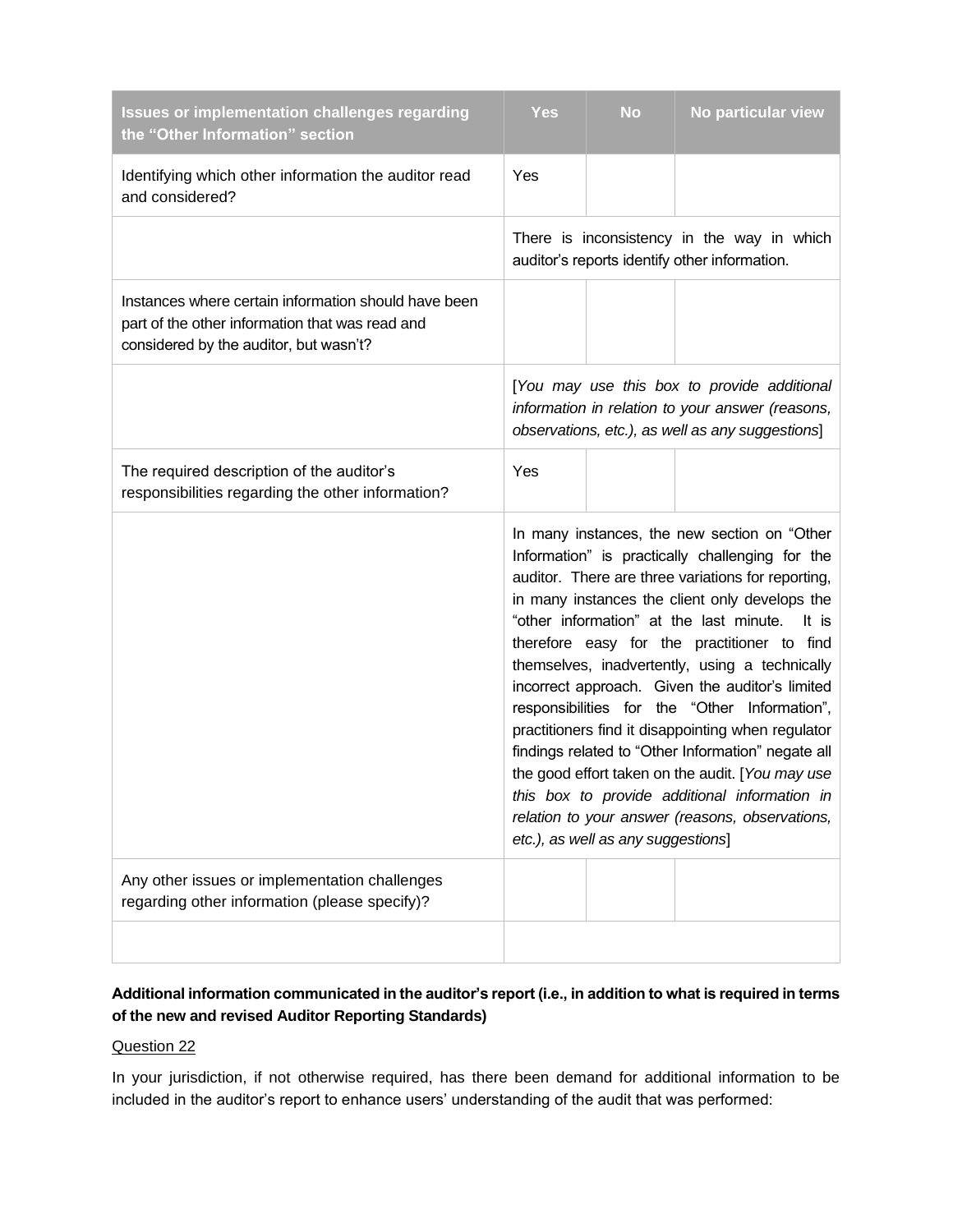| Additional information that could be included<br>in the auditor's report                        | <b>High</b><br>demand                                                                                                                                                                                                                                                                                                                                                                      | <b>Some</b><br>demand | <b>No</b><br>demand | <b>No</b><br>particular<br>view |
|-------------------------------------------------------------------------------------------------|--------------------------------------------------------------------------------------------------------------------------------------------------------------------------------------------------------------------------------------------------------------------------------------------------------------------------------------------------------------------------------------------|-----------------------|---------------------|---------------------------------|
| Information about materiality as applied by the<br>auditor in conducting the audit              |                                                                                                                                                                                                                                                                                                                                                                                            | Yes                   |                     |                                 |
|                                                                                                 | Some users commented that it is useful to have<br>materiality disclosed. Some audit firms report<br>information about materiality in the auditor's report.                                                                                                                                                                                                                                 |                       |                     |                                 |
| Information about the scope of the audit (i.e., the<br>auditor's approach to the audit)         |                                                                                                                                                                                                                                                                                                                                                                                            | Yes                   |                     |                                 |
|                                                                                                 | Some audit firms report information about the scope<br>of the audit                                                                                                                                                                                                                                                                                                                        |                       |                     |                                 |
| Information about the auditor's procedures relating<br>to management's going concern assessment |                                                                                                                                                                                                                                                                                                                                                                                            |                       |                     | X                               |
|                                                                                                 | Users did not specifically identify a need for this,<br>however this feedback was received prior to the<br>COVID-19 reporting season.<br>Information about the auditor's procedures relating to<br>going concern may inadvertently unbalance the<br>report towards going concern matters.<br>(This<br>feedback was heard relative to discussions related to<br>the interim review report). |                       |                     |                                 |
| Information about other aspects (please specify)                                                |                                                                                                                                                                                                                                                                                                                                                                                            | x                     |                     |                                 |
|                                                                                                 | Users identified that the value of audit would be best<br>communicated in highlighting the level of challenge<br>and the robustness of the conversations between<br>auditor and those charged with governance.                                                                                                                                                                             |                       |                     |                                 |

## **Other types of engagements**

#### Question 23

In addition to audits of financial statements, professional accountants perform other types of engagements for which assurance reports are issued. These include review engagements (e.g., a review of interim financial information) and other assurance engagements (e.g., assurance on greenhouse gas statements).

In your view, should the assurance reports for other types of engagements contain elements similar to those in the auditor's reports on an audit of financial statements, such as the structure of the report i.e., opinion/conclusion first, and the communication of key matters that would, in the context of those engagements, be similar to KAM?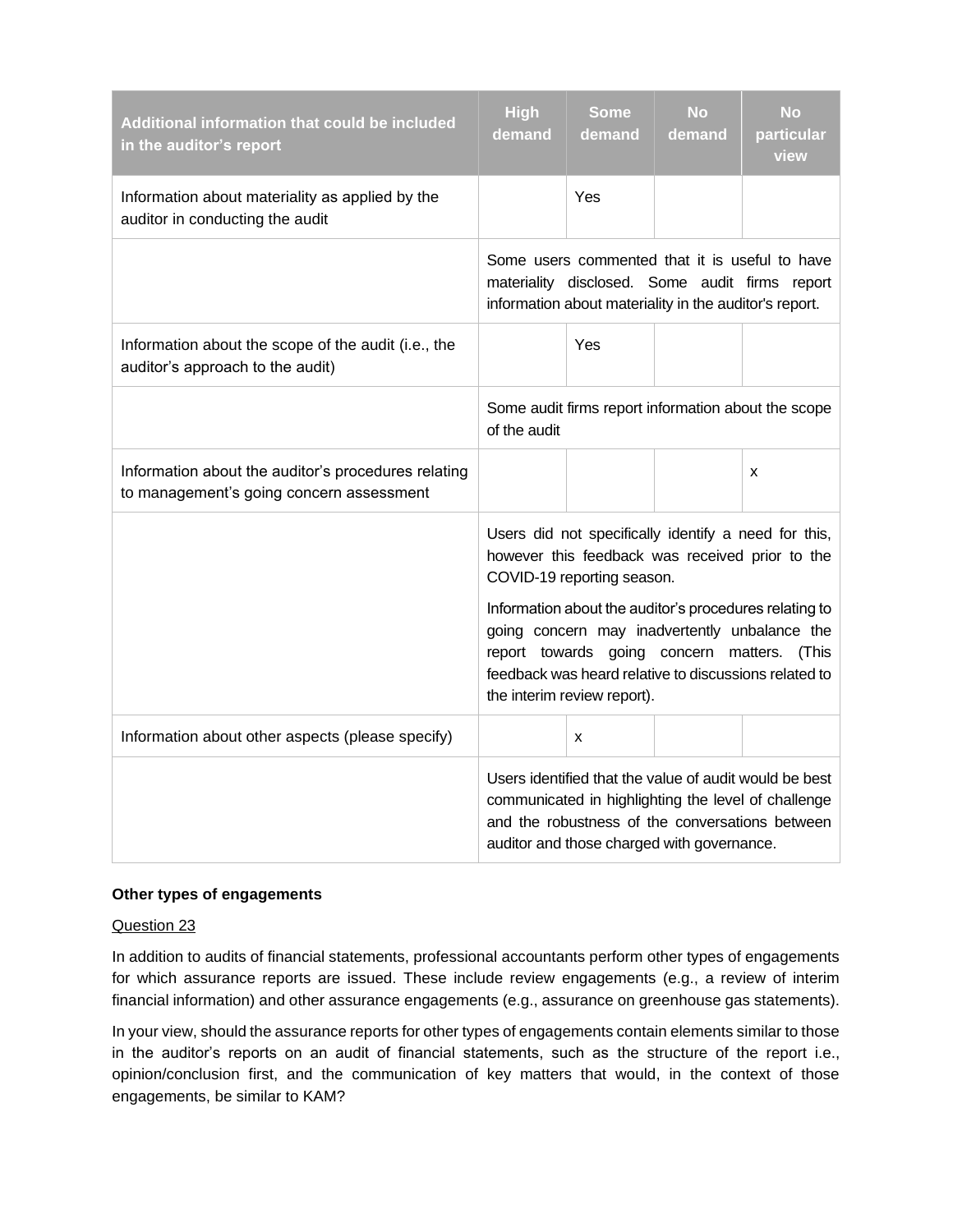| Assurance reports for other types of<br>engagements                                                                                             | <b>Yes</b>                                                                                                                                                                                                                                                                                                                                                                                                         | <b>No</b> | No particular view |  |
|-------------------------------------------------------------------------------------------------------------------------------------------------|--------------------------------------------------------------------------------------------------------------------------------------------------------------------------------------------------------------------------------------------------------------------------------------------------------------------------------------------------------------------------------------------------------------------|-----------|--------------------|--|
| Review engagements, including reviews of interim<br>financial information                                                                       | Yes                                                                                                                                                                                                                                                                                                                                                                                                                |           |                    |  |
|                                                                                                                                                 | The NZAuASB have issued NZ SRE 2410<br>(Revised) which incorporates many of the<br>elements of the revised auditor report (i.e.<br>reordering with the conclusion first, naming the<br>engagement partner, independence statements<br>and consistently using a heading "material<br>uncertainty related to going concern"). These<br>changes promote consistency in practice, and<br>different use of terminology. |           |                    |  |
|                                                                                                                                                 | The NZAuASB does not agree that the reporting<br>of Key Audit matters should be included in the<br>review report because it is not considered<br>appropriate given the limited nature of the<br>procedures performed in a review engagement.                                                                                                                                                                       |           |                    |  |
|                                                                                                                                                 | The NZAuASB also does not consider that a<br>separate section on "Other Information" should<br>be required for interim review engagements.<br>There is often less "other information" reported at<br>the interim stage.                                                                                                                                                                                            |           |                    |  |
| Other assurance engagements (e.g., assurance<br>reports on greenhouse gas statements or so-called<br>ISAE 3000 (Revised) assurance engagements) |                                                                                                                                                                                                                                                                                                                                                                                                                    |           | x                  |  |
|                                                                                                                                                 | In terms of assurance reports on extended<br>external reporting, user demand for assurance is<br>still emerging. The NZAuASB has previously<br>commented to the IAASB that a more flexible<br>report, that may include more long form reporting,<br>may be more useful. There is less inconsistency<br>(i.e. no MURGC inconsistency in other reporting<br>that requires urgent action).                            |           |                    |  |
|                                                                                                                                                 | It is unclear how KAMs would apply to other<br>assurance engagements, if a more long form<br>report were to be used, as referenced in ISAE<br>3000 (Revised) or what criteria would be used to<br>identify key assurance matters.                                                                                                                                                                                  |           |                    |  |
|                                                                                                                                                 | Consistently moving the opinion/conclusion as<br>the first paragraph would most likely be well                                                                                                                                                                                                                                                                                                                     |           |                    |  |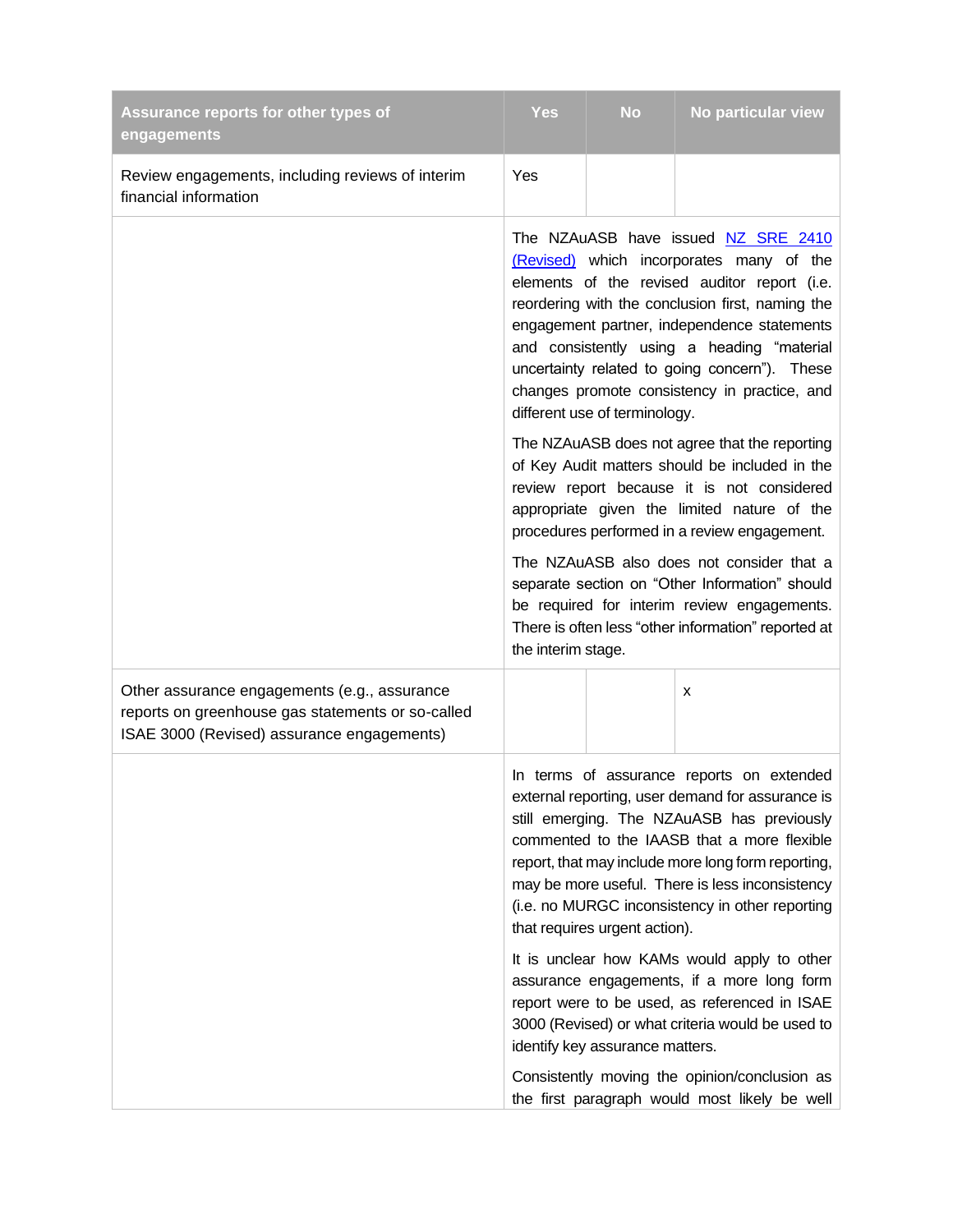| received by users, who have indicated that this<br>remains the key piece of information they are<br>looking for. However, the NZAuASB has |
|-------------------------------------------------------------------------------------------------------------------------------------------|
| previously commented on the limitations related<br>to a binary opinion in the EER space.                                                  |

#### **Any other input or feedback (including in relation to the effects of the COVID-19 pandemic)**

#### Question 24

The COVID-19 pandemic has had wide ranging impacts for society and business. The unpredictable circumstances in this environment have created pressures and challenges for entities when preparing their financial statements, as well as for auditors in obtaining sufficient appropriate audit evidence and considering the impact on the auditor's report.

Have you noted or experienced any specific effects or challenges in relation to the following elements of the auditor's report (when applicable to a specific audit engagement)?

| Comments relating to the effects of the COVID-19<br>pandemic                                                                                          | <b>Yes</b>                                                                                                                                                                                                                                                                                                                                                                                                                                                                                                | <b>No</b> | <b>Uncertain</b> |  |
|-------------------------------------------------------------------------------------------------------------------------------------------------------|-----------------------------------------------------------------------------------------------------------------------------------------------------------------------------------------------------------------------------------------------------------------------------------------------------------------------------------------------------------------------------------------------------------------------------------------------------------------------------------------------------------|-----------|------------------|--|
| Modifications to the auditor's opinion, i.e., a qualified<br>opinion, adverse opinion or disclaimer of opinion (and<br>the related basis for opinion) | Yes                                                                                                                                                                                                                                                                                                                                                                                                                                                                                                       |           |                  |  |
|                                                                                                                                                       | More examples of modifications to the auditor's<br>opinion, e.g. Qualified opinions due to an inability<br>to count stock or unable to obtain sufficient<br>appropriate evidence to support assumptions<br>and estimates used to determine the recoverable<br>amount of goodwill and intangible assets.<br>Disclaimer of opinion due to an inability to obtain<br>sufficient, appropriate audit evidence as to<br>whether the going concern assumption is<br>appropriate and the carrying value of assets |           |                  |  |
| Inclusion of a separate section in the auditor's report<br>under the heading "Material Uncertainty Related to<br>Going Concern"                       | Yes                                                                                                                                                                                                                                                                                                                                                                                                                                                                                                       |           |                  |  |
|                                                                                                                                                       | number<br><b>MURGC</b><br>the<br>of<br>An<br>increase<br>in.<br>paragraphs                                                                                                                                                                                                                                                                                                                                                                                                                                |           |                  |  |
| Communication of key audit matters (KAM) in the<br>auditor's report                                                                                   | yes                                                                                                                                                                                                                                                                                                                                                                                                                                                                                                       |           |                  |  |
|                                                                                                                                                       | There has been an increase in both the number<br>of KAMs and the nature of the KAMs reported.<br>There has been an increase in the number of                                                                                                                                                                                                                                                                                                                                                              |           |                  |  |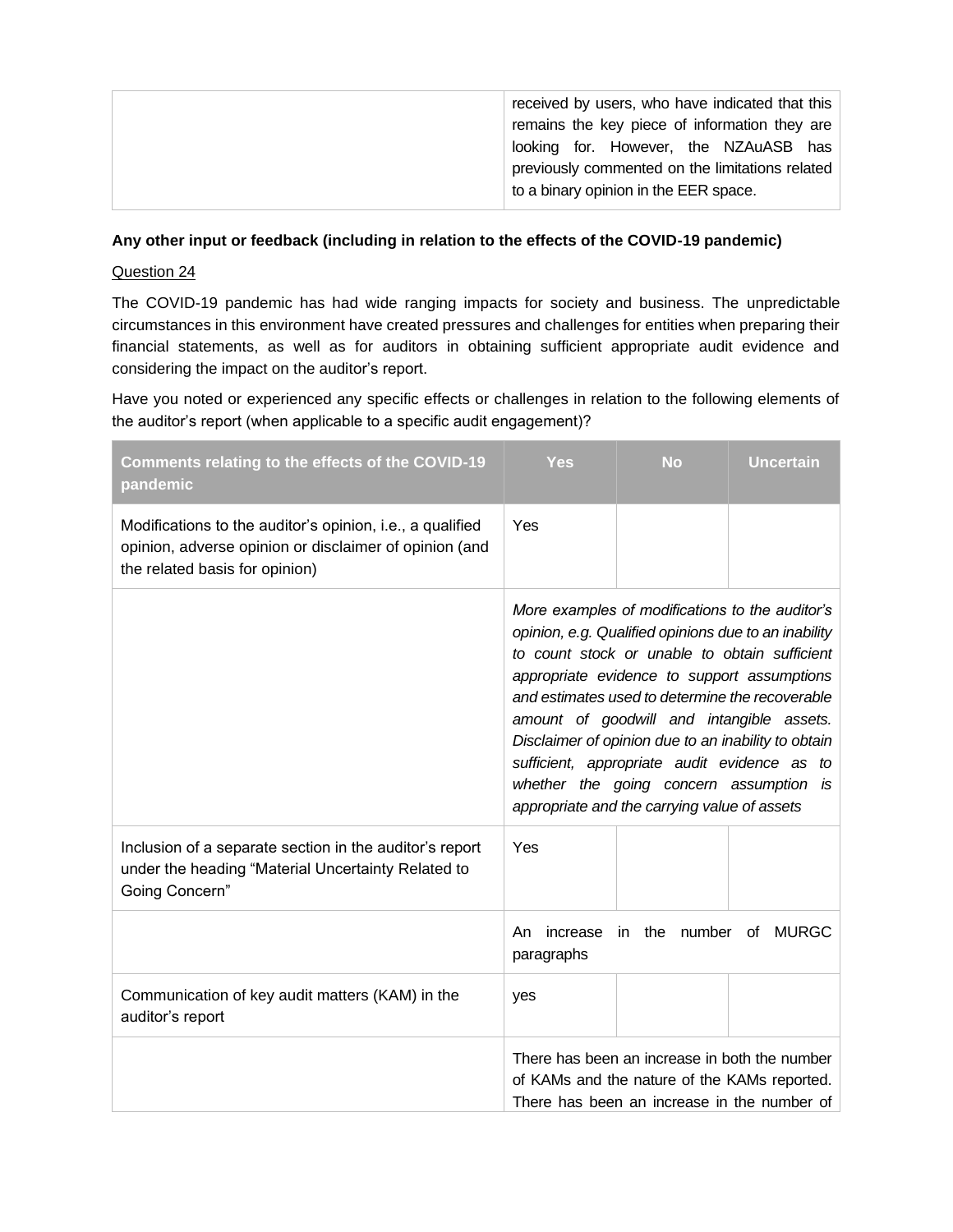| Comments relating to the effects of the COVID-19<br>pandemic                                                                                                   | Yes                                                                                                                                                                                                                                                                                                                                                                                                                                                                                                                                                                                                                                                                                                                                                                                                                                                                       | <b>No</b> | <b>Uncertain</b>        |  |
|----------------------------------------------------------------------------------------------------------------------------------------------------------------|---------------------------------------------------------------------------------------------------------------------------------------------------------------------------------------------------------------------------------------------------------------------------------------------------------------------------------------------------------------------------------------------------------------------------------------------------------------------------------------------------------------------------------------------------------------------------------------------------------------------------------------------------------------------------------------------------------------------------------------------------------------------------------------------------------------------------------------------------------------------------|-----------|-------------------------|--|
|                                                                                                                                                                | "close call" KAMs, as well as KAMs related to<br>impairment of assets and KAMs dealing with an<br>event subsequent to balance date.<br>In addition, the length of the KAMs have<br>increased, with auditors noting the nature and<br>extent of audit evidence they had to gather, but<br>not necessarily due to additional or new KAMs<br>being identified.<br>Various methods have been used to flag the<br>additional level of uncertainty resulting from<br>COVID. The New Zealand regulator provided<br>guidance to the firms that COVID matters should<br>not be a KAM on its own.<br>The ordering of KAMs is also of increasing<br>importance as auditors make use of variation in<br>presentation to place emphasis on matters<br>arising in the COVID environment.                                                                                                |           |                         |  |
|                                                                                                                                                                |                                                                                                                                                                                                                                                                                                                                                                                                                                                                                                                                                                                                                                                                                                                                                                                                                                                                           |           |                         |  |
|                                                                                                                                                                |                                                                                                                                                                                                                                                                                                                                                                                                                                                                                                                                                                                                                                                                                                                                                                                                                                                                           |           |                         |  |
|                                                                                                                                                                |                                                                                                                                                                                                                                                                                                                                                                                                                                                                                                                                                                                                                                                                                                                                                                                                                                                                           |           |                         |  |
| Inclusion of an Emphasis of Matter Paragraph (i.e.<br>used by the auditor to draw attention to a matter<br>presented or disclosed in the financial statements) | Yes                                                                                                                                                                                                                                                                                                                                                                                                                                                                                                                                                                                                                                                                                                                                                                                                                                                                       |           |                         |  |
|                                                                                                                                                                | Wide ranging views and approaches in practice.<br>More practitioners (or preparers) want to use an<br>EOM to highlight valuation uncertainty.<br>For example, valuers now include a material<br>uncertainty clause in property valuation reports<br>used to support property values. These caveats<br>referenced in the financial statement<br>are<br>disclosure, to highlight the caveats, and there are<br>differing views as to the need to include an EOM<br>to draw attention to those caveats in the auditor's<br>report by way of EOM. Another view is that those<br>valuations always include uncertainty, and so<br>highlighting uncertainty may detract from the<br>opinion.<br>Another example is the inclusion of an EOM<br>increased<br>levels<br>highlighting<br>0f<br>uncertainty<br>accounting<br>estimates<br>in<br>judgements<br>applied by management, |           | inherent<br>and<br>with |  |